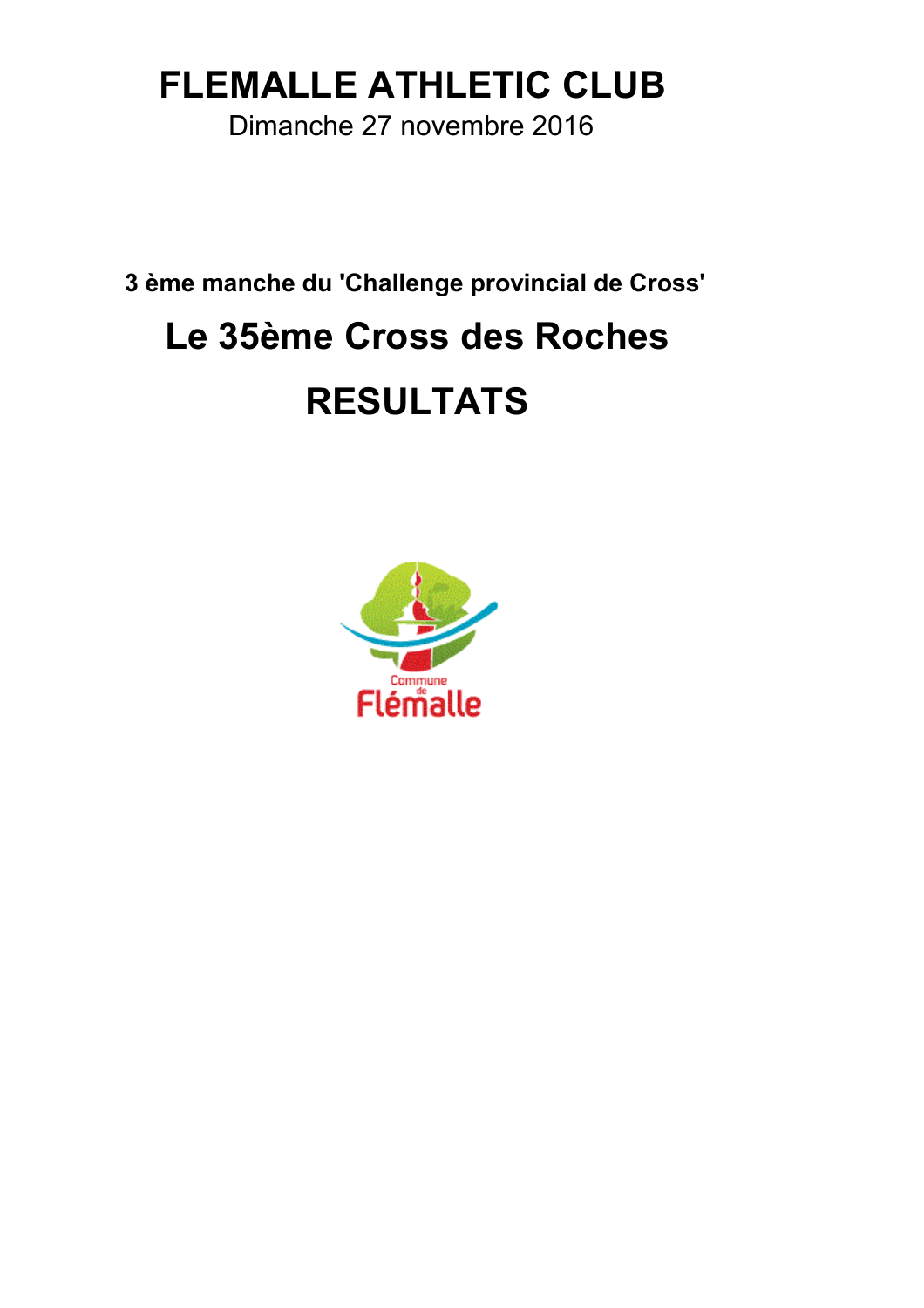| <b>HOMMES</b>            |                    |                            | <b>CROSS COURT</b> |             |                       | 3.000M       |  |
|--------------------------|--------------------|----------------------------|--------------------|-------------|-----------------------|--------------|--|
| Pos.                     | <b>Dossard Nom</b> |                            | Nais.              | Club        | Catégorie             | <b>Temps</b> |  |
| 1                        | 9912               | <b>SERVAIS NOAH</b>        | 1997               |             | SENIOR HOMME          | 09:24        |  |
| $\boldsymbol{2}$         | 1279               | <b>FINTOLINI DORIAN</b>    | 1993               | <b>RFCL</b> | <b>SENIOR HOMME</b>   | 09:27        |  |
| 3                        | 1209               | <b>KEBRON QUENTIN</b>      | 1992               | <b>RFCL</b> | <b>SENIOR HOMME</b>   | 09:45        |  |
| $\overline{\mathbf{4}}$  | 1569               | THIRY JEAN                 | 1997               | <b>WACO</b> | SENIOR HOMME          | 09:48        |  |
| $\frac{5}{6}$            | $\bf 8$            | <b>JORIS NICOLAS</b>       | 1999               | <b>WACO</b> | <b>JUNIOR HOMME</b>   | 09:50        |  |
|                          | 1256               | <b>BLACHERE ALEXANDRE</b>  | 1993               | <b>RFCL</b> | <b>SENIOR HOMME</b>   | 09:58        |  |
| $\overline{\mathcal{I}}$ | 1361               | <b>WALLISCH THOMAS</b>     | 1995               | <b>FAC</b>  | <b>SENIOR HOMME</b>   | 10:04        |  |
| 8                        | 9907               | ZULIGNI ALEXANDRE          | 1998               |             | JUNIOR HOMME          | 10:06        |  |
| 9                        | 9903               | <b>DEFRERE GILLES</b>      | 1998               |             | JUNIOR HOMME          | 10:10        |  |
| 10                       | 1174               | LAMOLINE GUILLAUME         | 1991               | <b>RFCL</b> | <b>SENIOR HOMME</b>   | 10:12        |  |
| 11                       | 9913               | <b>DEFRAINE NATHAN</b>     | 1997               |             | <b>JUNIOR HOMME</b>   | 10:13        |  |
| 12                       | 74                 | <b>JACQUEMIN JULIAN</b>    | 1999               | <b>WACO</b> | JUNIOR HOMME          | 10:14        |  |
| 13                       | 29                 | <b>BORAL LOUIS</b>         | 1998               | <b>SER</b>  | <b>JUNIOR HOMME</b>   | 10:18        |  |
| 14                       | 1303               | VAN LOO REMI               | 1990               | <b>FCHA</b> | <b>SENIOR HOMME</b>   | 10:19        |  |
| 15                       | 1164               | <b>TECQMENNE MARTIN</b>    | 1997               | <b>HERV</b> | <b>SENIOR HOMME</b>   | 10:22        |  |
| 16                       | 3666               | HEMELAERS LAURENT          | 1980               | <b>SER</b>  | MASTERS HOMME         | 10:23        |  |
| 17                       | 58                 | RAPAILLE HUGO              | 1999               | <b>HERV</b> | JUNIOR HOMME          | 10:25        |  |
| 18                       | 63                 | <b>GREFFE LUCAS</b>        | 1998               | <b>RFCL</b> | <b>JUNIOR HOMME</b>   | 10:29        |  |
| 19                       | 3734               | <b>FICHER PIERRE</b>       | 1981               | <b>HERV</b> | MASTERS HOMME         | 10:35        |  |
| 20                       | 1564               | <b>PAULY ROLAND</b>        | 1996               | <b>HERV</b> | <b>SENIOR HOMME</b>   | 10:38        |  |
| 21                       | 1329               | <b>GILSON TIMOTHEE</b>     | 1988               | <b>FAC</b>  | SENIOR HOMME          | 10:44        |  |
| 22                       | 9908               | <b>SERVAIS SACHA</b>       | 1999               |             | <b>JUNIOR HOMME</b>   | 10:53        |  |
| 23                       | 80                 | <b>HOULMONT ARNAUD</b>     | 1998               | <b>FAC</b>  | <b>JUNIOR HOMME</b>   | 10:55        |  |
| 24                       | 3606               | <b>MAZY GAUTHIER</b>       | 1977               | <b>FCHA</b> | <b>MASTERS HOMME</b>  | 11:00        |  |
| 25                       | 9909               | <b>SERVAIS THOMAS</b>      | 1996               |             | <b>SENIOR HOMME</b>   | 11:03        |  |
| 26                       | 1337               | <b>LODRINI JEROME</b>      | 1997               | <b>HERV</b> | <b>SENIOR HOMME</b>   | 11:04        |  |
| 27                       | 1141               | <b>COLLETTE JONATHAN</b>   | 1994               | <b>SER</b>  | <b>SENIOR HOMME</b>   | 11:09        |  |
| 28                       | 9904               | LONGDOZ SELINE             | 1998               |             | <b>JUNIOR HOMME</b>   | 11:10        |  |
| 29                       | 1440               | <b>BAR SEBASTIEN</b>       | 1985               | <b>CSDY</b> | <b>SENIOR HOMME</b>   | 11:14        |  |
| 30                       | 4078               | VAN BENEDEN XAVIER         | 1970               | <b>RFCL</b> | <b>MASTERS HOMME</b>  | 11:18        |  |
| 31                       | 88                 | DELVENNE TOM               | 1999               | <b>SER</b>  | JUNIOR HOMME          | 11:21        |  |
| 32                       | 1506               | <b>VASAPOLI TONY</b>       | 1985               | <b>FAC</b>  | <b>SENIOR HOMME</b>   | 11:25        |  |
| 33                       | 4218               | PROVOOST ERWIN             | 1978               | <b>ACLO</b> | <b>MASTERS HOMME</b>  | 11:27        |  |
| 34                       | 9906               | <b>VRIJENS NATHAN</b>      | 1999               |             | <b>JUNIOR HOMME</b>   | 11:34        |  |
| 35                       | 136                | <b>MAKA TANGUY</b>         | 1999               | <b>FAC</b>  | <b>JUNIOR HOMME</b>   | 11:42        |  |
| 36                       | 9902               | <b>DEYDIER ARNAUD</b>      | 1999               |             | <b>JUNIOR HOMME</b>   | 11:42        |  |
| 37                       | 9901               | SALERNO BIAJIO             | 1985               |             | <b>SENIOR HOMME</b>   | 12:06        |  |
| 38                       | 3641               | <b>REIP MICHEL</b>         | 1965               | <b>HF</b>   | <b>MASTERS HOMME</b>  | 12:18        |  |
| 39                       | 1294               | POUMAY GUILLAUME           | 1996               | <b>HERV</b> | <b>SENIOR HOMME</b>   | 12:35        |  |
| 40                       | 1338               | <b>MARTINESSE EMMANUEL</b> | 1988               | <b>FAC</b>  | <b>SENIOR HOMME</b>   | 12:45        |  |
| 41                       | 9911               | <b>HABIMANA YVES</b>       | 1997               |             | <b>SENIOR HOMME</b>   | 12:45        |  |
| 42                       | 1358               | <b>SNYDERS ARTHUR</b>      | 1994               | <b>SER</b>  | <b>SENIOR HOMME</b>   | 12:52        |  |
| 43                       | 4335               | <b>DENIS OLIVIER</b>       | 1975               | <b>SER</b>  | <b>MASTERS HOMME</b>  | 13:43        |  |
| 44                       | 9916               | <b>CABIAM ELI</b>          | 2000               |             | <b>SCOLAIRE HOMME</b> | 14:34        |  |
| 45                       | 9914               | AREND DOMINIQUE            | 1962               |             | <b>SENIOR HOMME</b>   | 14:56        |  |
| 46                       | 4019               | <b>COLLETTE PIERRE</b>     | 1955               | <b>SER</b>  | MASTERS HOMME         | 15:39        |  |
|                          |                    |                            |                    |             |                       |              |  |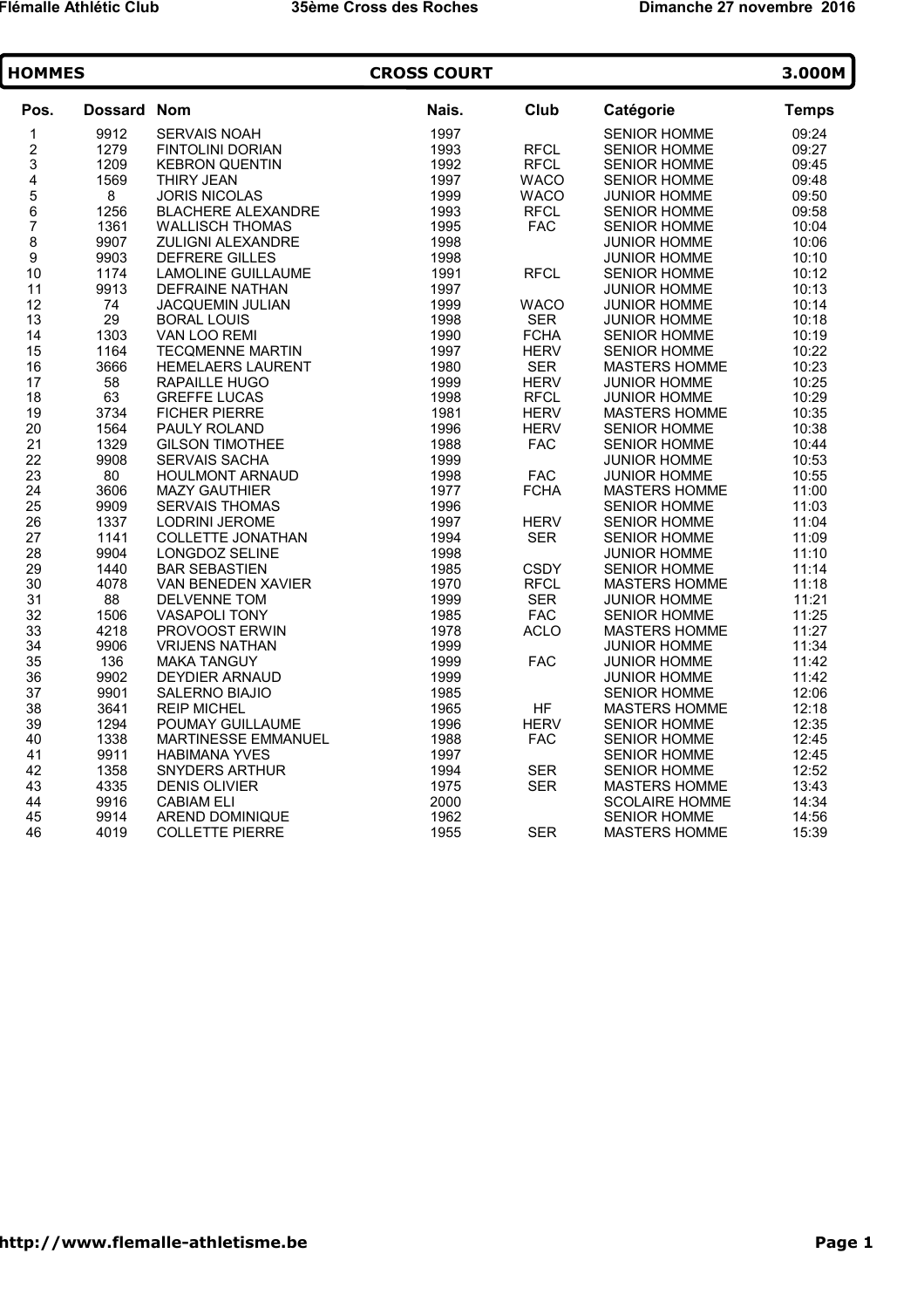| <b>FILLES</b>                         |                    |                          | <b>CADETTES</b> |             |                     | 1.500M       |
|---------------------------------------|--------------------|--------------------------|-----------------|-------------|---------------------|--------------|
| Pos.                                  | <b>Dossard Nom</b> |                          | Nais.           | Club        | Catégorie           | <b>Temps</b> |
| 1                                     | 59                 | AHN ZOE                  | 2002            | <b>LACE</b> | <b>CADETTE DAME</b> | 07:41        |
|                                       | 1169               | <b>NIJSSEN ANNELIES</b>  | 2002            | <b>ATLA</b> | CADETTE DAME        | 07:48        |
| 2<br>3<br>4                           | 69                 | <b>DELCOMMUNE LEA</b>    | 2002            | <b>HUY</b>  | CADETTE DAME        | 07:53        |
|                                       | 207                | VAN OLDENEEL GARANCE     | 2002            | <b>FCHA</b> | <b>CADETTE DAME</b> | 08:07        |
|                                       | 33                 | <b>MIEVIS ELISE</b>      | 2003            | <b>WACO</b> | CADETTE DAME        | 08:10        |
| 5<br>6<br>7                           | 40                 | <b>BOLDO SOPHIE</b>      | 2002            | HF          | CADETTE DAME        | 08:11        |
|                                       | 340                | ROUXHET JUSTINE          | 2003            | <b>SER</b>  | CADETTE DAME        | 08:15        |
| $\begin{array}{c} 8 \\ 9 \end{array}$ | 6                  | REUL JULIETTE            | 2002            | <b>RFCL</b> | CADETTE DAME        | 08:16        |
|                                       | 183                | <b>SIMON OLIVIA</b>      | 2003            | <b>HF</b>   | <b>CADETTE DAME</b> | 08:18        |
| 10                                    | 148                | <b>MARTINEZ LISA</b>     | 2003            | <b>HF</b>   | <b>CADETTE DAME</b> | 08:20        |
| 11                                    | 567                | LEJEUNE MARIE            | 2003            | <b>FCHA</b> | CADETTE DAME        | 08:21        |
| 12                                    | 568                | LEJEUNE ELINE            | 2003            | <b>FCHA</b> | CADETTE DAME        | 08:24        |
| 13                                    | 250                | <b>THEUNIS LINE</b>      | 2003            | <b>FCHA</b> | CADETTE DAME        | 08:26        |
| 14                                    | 9915               | <b>FERON LUCIE</b>       | 2003            |             | <b>CADETTE DAME</b> | 08:35        |
| 15                                    | 206                | <b>LEONARD LISE</b>      | 2002            | <b>FCHA</b> | CADETTE DAME        | 08:36        |
| 16                                    | 93                 | <b>BREVER EVE</b>        | 2003            | <b>HERV</b> | <b>CADETTE DAME</b> | 08:37        |
| 17                                    | 253                | <b>HERBET CORALIE</b>    | 2003            | <b>HF</b>   | <b>CADETTE DAME</b> | 08:37        |
| 18                                    | 391                | <b>BUIS NOA</b>          | 2003            | <b>FCHA</b> | CADETTE DAME        | 08:43        |
| 19                                    | 295                | <b>WANSART LISE</b>      | 2002            | <b>SPA</b>  | CADETTE DAME        | 08:54        |
| 20                                    | 306                | <b>VERBRUGGHE EMMA</b>   | 2003            | <b>HUY</b>  | CADETTE DAME        | 08:58        |
| 21                                    | 84                 | <b>HAMERS CLEMENCE</b>   | 2003            | <b>HERV</b> | <b>CADETTE DAME</b> | 08:59        |
| 22                                    | $\mathbf{1}$       | <b>BAERTEN JESSICA</b>   | 2002            | <b>RFCL</b> | <b>CADETTE DAME</b> | 09:03        |
| 23                                    | 9                  | DIDY ZOE                 | 2002            | <b>MALM</b> | CADETTE DAME        | 09:06        |
| 24                                    | 76                 | <b>WILLEMS FLORENCE</b>  | 2003            | <b>HERV</b> | <b>CADETTE DAME</b> | 09:07        |
| 25                                    | 243                | <b>TOUSSAINT LEA</b>     | 2003            | <b>RFCL</b> | <b>CADETTE DAME</b> | 09:09        |
| 26                                    | 38                 | <b>MARITANO ALICIA</b>   | 2002            | <b>HF</b>   | <b>CADETTE DAME</b> | 09:09        |
| 27                                    | 364                | <b>THONON NORA</b>       | 2003            | <b>RFCL</b> | <b>CADETTE DAME</b> | 09:09        |
| 28                                    | 154                | <b>CHARLIER ELISE</b>    | 2002            | <b>HF</b>   | <b>CADETTE DAME</b> | 09:10        |
| 29                                    | 450                | <b>BOULMALF YASSMIN*</b> | 2002            | <b>HF</b>   | CADETTE DAME        | 09:11        |
| 30                                    | 452                | JANSSEN MARIE KEZA       | 2002            | <b>HF</b>   | CADETTE DAME        | 09:14        |
| 31                                    | $\overline{7}$     | <b>HOCKERS ANAIS</b>     | 2003            | <b>RFCL</b> | <b>CADETTE DAME</b> | 09:20        |
| 32                                    | 95                 | <b>BREVER MARGAUX</b>    | 2003            | <b>HERV</b> | <b>CADETTE DAME</b> | 09:21        |
| 33                                    | 406                | <b>LECLER MANON</b>      | 2003            | <b>HF</b>   | <b>CADETTE DAME</b> | 09:21        |
| 34                                    | 420                | <b>BEGUIN LEA</b>        | 2002            | <b>HF</b>   | <b>CADETTE DAME</b> | 09:22        |
| 35                                    | $\bf 8$            | JEHIN JULIETTE           | 2003            | <b>RFCL</b> | CADETTE DAME        | 09:22        |
| 36                                    | 83                 | <b>WILLEMSENS EMMA</b>   | 2002            | <b>HERV</b> | CADETTE DAME        | 09:22        |
| 37                                    | 244                | DE WINTER MANON          | 2003            | <b>RFCL</b> | <b>CADETTE DAME</b> | 09:39        |
| 38                                    | 149                | MOSSAY CECILE            | 2002            | <b>HF</b>   | <b>CADETTE DAME</b> | 09:40        |
| 39                                    | 497                | <b>DENIS PERRINE</b>     | 2003            | <b>HF</b>   | <b>CADETTE DAME</b> | 09:42        |
| 40                                    | 276                | THYS CHARLOTTE           | 2003            | <b>HERV</b> | <b>CADETTE DAME</b> | 09:47        |
| 41                                    | 92                 | <b>DESMARE MAELLE</b>    | 2003            | <b>HERV</b> | CADETTE DAME        | 09:50        |
| 42                                    | 365                | <b>THONON LENA</b>       | 2003            | <b>RFCL</b> | <b>CADETTE DAME</b> | 10:11        |
| 43                                    | 77                 | <b>QUADFLIEG MANON</b>   | 2003            | <b>HERV</b> | <b>CADETTE DAME</b> | 10:18        |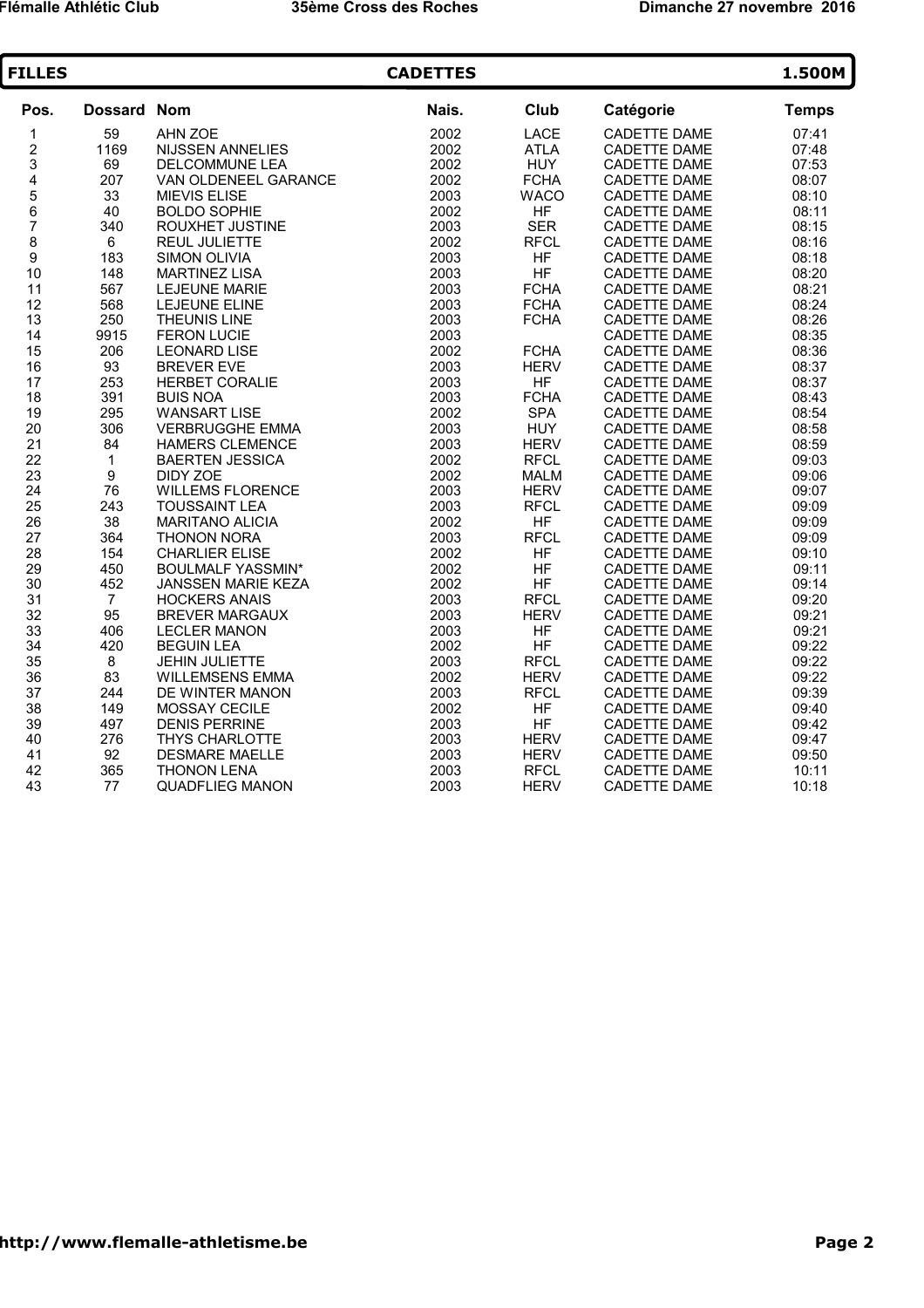| <b>GARCONS</b> |             | <b>CADETS</b>               |       |             |                    |              |
|----------------|-------------|-----------------------------|-------|-------------|--------------------|--------------|
| Pos.           | Dossard Nom |                             | Nais. | Club        | Catégorie          | <b>Temps</b> |
| 1              | 129         | <b>VEREECKEN HUGO</b>       | 2002  | <b>RFCL</b> | <b>CADET HOMME</b> | 06:56        |
|                | 99          | <b>HOLPER NICLAS</b>        | 2002  | <b>HF</b>   | <b>CADET HOMME</b> | 06:59        |
| 2<br>3<br>4    | 10          | PAQUAY MATTEO               | 2003  | <b>MALM</b> | <b>CADET HOMME</b> | 06:59        |
|                | 342         | <b>CABO ADRIEN</b>          | 2002  | <b>HF</b>   | <b>CADET HOMME</b> | 06:59        |
| 5<br>6         | 72          | <b>ESPAGNET MATHIS</b>      | 2003  | <b>HUY</b>  | <b>CADET HOMME</b> | 07:07        |
|                | 127         | <b>CAMBRESIER MAXIME</b>    | 2002  | <b>RFCL</b> | <b>CADET HOMME</b> | 07:11        |
| $\overline{7}$ | 272         | PIRENNE ANTOINE             | 2002  | <b>HERV</b> | <b>CADET HOMME</b> | 07:15        |
| 8              | 219         | <b>THIRION DIEGO</b>        | 2003  | <b>HF</b>   | <b>CADET HOMME</b> | 07:16        |
| 9              | 15          | <b>BOXUS FLORENT</b>        | 2002  | <b>FCHA</b> | <b>CADET HOMME</b> | 07:17        |
| 10             | 311         | <b>BARE FRANCOIS</b>        | 2002  | <b>RFCL</b> | <b>CADET HOMME</b> | 07:20        |
| 11             | 13          | <b>SCHODER JUSTIN</b>       | 2002  | <b>FCHA</b> | <b>CADET HOMME</b> | 07:24        |
| 12             | 40          | <b>REIP MARTIN</b>          | 2003  | <b>HF</b>   | <b>CADET HOMME</b> | 07:28        |
| 13             | 14          | <b>MICHEL ROBIN</b>         | 2002  | <b>FCHA</b> | <b>CADET HOMME</b> | 07:29        |
| 14             | 74          | <b>ESPAGNET CYRIL</b>       | 2002  | <b>HUY</b>  | <b>CADET HOMME</b> | 07:34        |
| 15             | 1003        | <b>MEBIS LUCA</b>           | 2003  | <b>ATLA</b> | <b>CADET HOMME</b> | 07:36        |
| 16             | 9           | <b>SCHAUS REMY</b>          | 2003  | <b>MALM</b> | <b>CADET HOMME</b> | 07:37        |
| 17             | 246         | <b>PAULISSEN GUILLAUME</b>  | 2003  | <b>HUY</b>  | <b>CADET HOMME</b> | 07:40        |
| 18             | 111         | <b>SZALO GEORGE</b>         | 2002  | <b>SER</b>  | <b>CADET HOMME</b> | 07:41        |
| 19             | 6           | <b>BOVY VICTOR</b>          | 2002  | <b>RFCL</b> | <b>CADET HOMME</b> | 07:45        |
| 20             | 64          | <b>DARMONT THEO</b>         | 2002  | <b>SER</b>  | <b>CADET HOMME</b> | 07:47        |
| 21             | 45          | <b>CHARLET BRIART LOUIS</b> | 2003  | <b>HF</b>   | <b>CADET HOMME</b> | 07:48        |
| 22             | 388         | <b>DEHARRE MATHIEU</b>      | 2002  | <b>SER</b>  | <b>CADET HOMME</b> | 07:50        |
| 23             | 249         | <b>BAUDOUX ALEXANDRE</b>    | 2003  | <b>HF</b>   | <b>CADET HOMME</b> | 07:58        |
| 24             | 366         | <b>GRAINDORGE VICTOR</b>    | 2002  | <b>HUY</b>  | <b>CADET HOMME</b> | 08:03        |
| 25             | 9921        | <b>TIBERI LUCAS</b>         | 2003  |             | <b>CADET HOMME</b> | 08:19        |
| 26             | 247         | PORTIER JUSTIN              | 2003  | <b>FAC</b>  | <b>CADET HOMME</b> | 08:21        |
| 27             | 84          | <b>JEUKENNE MARTIN</b>      | 2003  | <b>HERV</b> | <b>CADET HOMME</b> | 08:22        |
| 28             | 256         | <b>DEFAYS VALENTIN</b>      | 2002  | <b>HUY</b>  | <b>CADET HOMME</b> | 08:32        |
| 29             | 186         | <b>RENARD MARTIN</b>        | 2002  | <b>FAC</b>  | <b>CADET HOMME</b> | 08:35        |
| 30             | 9919        | <b>GROSJEAN JEREMY</b>      | 2003  |             | <b>CADET HOMME</b> | 08:35        |
| 31             | 174         | <b>REYNDERS ROMAIN</b>      | 2003  | <b>HF</b>   | <b>CADET HOMME</b> | 08:55        |
| 32             | 3           | PIERRET TOM                 | 2003  | <b>RFCL</b> | <b>CADET HOMME</b> | 09:01        |
| 33             | 260         | CAUCHETEUX NICOLAS          | 2002  | <b>SER</b>  | <b>CADET HOMME</b> | 09:40        |
|                |             |                             |       |             |                    |              |

#### **GARCONS SCOLAIRES 3.000M**

#### Pos. Dossard Nom **Nais.** Club Catégorie Temps 1 2203 COLLARD ARNAUD 2000 HERV SCOLAIRE HOMME 10:12 2 2161 DEGEY BRICE 2000 RFCL SCOLAIRE HOMME 10:14 3 2145 QUOIRIN JEAN DANIEL 2001 SER SCOLAIRE HOMME 10:17 4 2054 FAUCONNIER SEBASTIEN 2000 RFCL SCOLAIRE HOMME 10:21 5 2262 PUISSANT GAUTHIER 2001 FCHA SCOLAIRE HOMME 10:25 6 2401 QUERINJEAN RUBEN 2001 WACO SCOLAIRE HOMME 10:26 7 2084 GROULARD MARTIN 2001 HF SCOLAIRE HOMME 10:27 8 2160 DE FROIDMONT GUILLAUME 2001 SPA SCOLAIRE HOMME 10:42 9 2104 BOCKIAU ANTOINE 2000 SER SCOLAIRE HOMME 10:45 10 2083 REIP GUILLAUME 2000 HF SCOLAIRE HOMME 10:49 11 2263 EL BALDI DRISS 2001 HF SCOLAIRE HOMME 10:51 12 2374 PIRNAY JULIEN 2001 FCHA SCOLAIRE HOMME 10:52 13 2061 BIATOUR BASILE 2001 FCHA SCOLAIRE HOMME 10:56 14 2144 PAQUE ANTOINE 2000 SER SCOLAIRE HOMME 10:57 15 2117 MICHEL LEO 2000 HERV SCOLAIRE HOMME 11:05 16 2059 CLASSE ANTHONY 2001 FCHA SCOLAIRE HOMME 11:09 17 2060 DARDENNE ALEXIS 2001 FCHA SCOLAIRE HOMME 11:10 18 2052 BEINE EMILIEN 2000 RFCL SCOLAIRE HOMME 11:24 19 2339 WAEYTENS ELIOTT 2000 FCHA SCOLAIRE HOMME 11:28 20 2199 REYNDERS SIMON 2001 HF SCOLAIRE HOMME 11:37 21 2164 DAUBIOUL FLORENT 2001 RFCL SCOLAIRE HOMME 11:43 22 2105 BARTSCH GILLES 2001 SER SCOLAIRE HOMME 11:44<br>23 2375 DARDENNE WILLIAM 2001 FCHA SCOLAIRE HOMME 11:48 2375 DARDENNE WILLIAM 2001 FCHA SCOLAIRE HOMME 11:48 24 9917 TILMAN GILLES 2001 2001 SCOLAIRE HOMME 12:02 25 2051 CHAUDOIR BASILE 2001 RFCL SCOLAIRE HOMME 12:07 26 2314 BRASSEUR JULES 2001 HF SCOLAIRE HOMME 12:32 27 2053 PIRRELLO AUBRY 2001 RFCL SCOLAIRE HOMME 12:32 28 2222 COURARD BAPTISTE 2001 SPA SCOLAIRE HOMME 13:29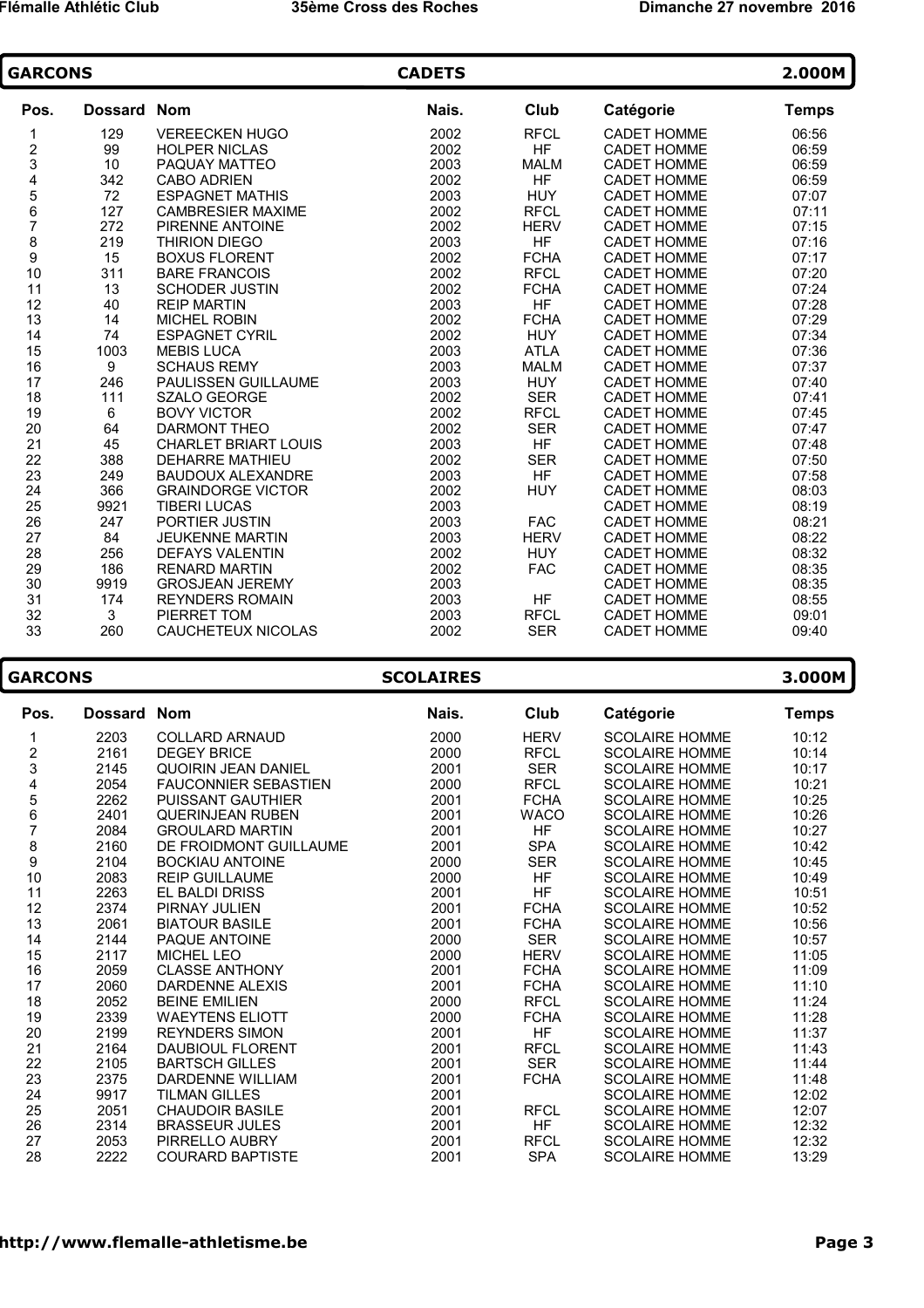| <b>HOMMES</b> |             |                         | <b>JUNIORS</b> |             |                     | 6.000M |
|---------------|-------------|-------------------------|----------------|-------------|---------------------|--------|
| Pos.          | Dossard Nom |                         | Nais.          | Club        | Catégorie           | Temps  |
|               | 9913        | DEFRAINE NATHAN         | 1997           |             | <b>JUNIOR HOMME</b> | 23:19  |
| 2             | 12          | HUBERI AND BAPTISTE     | 1999           | <b>WACO</b> | <b>JUNIOR HOMME</b> | 23:26  |
| 3             | 16          | <b>BIERBERG ANTHONY</b> | 1998           | HF          | <b>JUNIOR HOMME</b> | 23:42  |
| 4             | 28          | ARFND DYLAN             | 1999           | <b>SER</b>  | <b>JUNIOR HOMME</b> | 23:53  |
| 5             | 69          | DOME FFI IX             | 1999           | LACE        | <b>JUNIOR HOMME</b> | 24:20  |
| 6             | 19          | <b>REIP HUGO</b>        | 1999           | HF          | JUNIOR HOMME        | 24:38  |
|               | 9924        | <b>BREDO JEREMY</b>     | 1997           |             | <b>JUNIOR HOMME</b> | 24:59  |
| 8             | 11          | <b>GANTOIS CLEMENT</b>  | 1999           | <b>WACO</b> | <b>JUNIOR HOMME</b> | 27:38  |
| 9             | 120         | <b>FOGUENNE TIZIANO</b> | 1998           | HF          | <b>JUNIOR HOMME</b> | 29:25  |

| <b>HOMMES</b> |             |                           | <b>SENIORS</b> |             |                     | 6.000M       |
|---------------|-------------|---------------------------|----------------|-------------|---------------------|--------------|
| Pos.          | Dossard Nom |                           | Nais.          | Club        | Catégorie           | <b>Temps</b> |
| 1             | 1273        | <b>DELY ARNAUD</b>        | 1997           | <b>SER</b>  | <b>SENIOR HOMME</b> | 21:16        |
|               | 1488        | <b>REMACLE OLIVIER</b>    | 1987           | <b>HERV</b> | <b>SENIOR HOMME</b> | 21:47        |
| $\frac{2}{3}$ | 9923        | <b>GILLET JOFFRAY</b>     | 1987           |             | <b>SENIOR HOMME</b> | 21:49        |
| 4             | 1322        | RAEMACKERS CEDRIC         | 1985           | <b>FCHA</b> | <b>SENIOR HOMME</b> | 22:01        |
|               | 9934        | <b>SCHYNS NICOLES</b>     | 1991           |             | <b>SENIOR HOMME</b> | 22:15        |
| 5<br>6<br>7   | 1625        | <b>MASUY GEOFFREY</b>     | 1987           | <b>RFCL</b> | <b>SENIOR HOMME</b> | 22:25        |
|               | 1299        | <b>BORN ADRIEN</b>        | 1996           | <b>SPA</b>  | <b>SENIOR HOMME</b> | 22:27        |
| 8<br>9        | 1504        | <b>GENTY THOMAS</b>       | 1985           | <b>HUY</b>  | <b>SENIOR HOMME</b> | 22:37        |
|               | 1611        | <b>RAUW FRANCIS</b>       | 1992           | <b>LACE</b> | <b>SENIOR HOMME</b> | 22:41        |
| 10            | 1140        | <b>ESSABRI YOANN</b>      | 1985           | <b>SER</b>  | <b>SENIOR HOMME</b> | 22:45        |
| 11            | 1154        | <b>RADELET STEPHEN</b>    | 1988           | <b>HUY</b>  | <b>SENIOR HOMME</b> | 22:54        |
| 12            | 1268        | <b>LEJOLY MATHIEU</b>     | 1995           | <b>HF</b>   | <b>SENIOR HOMME</b> | 23:12        |
| 13            | 1370        | SCHOONBROODT FRANCK       | 1997           | <b>HF</b>   | <b>SENIOR HOMME</b> | 23:29        |
| 14            | 1540        | <b>CHEDDAD MOURAD</b>     | 1995           | <b>RFCL</b> | <b>SENIOR HOMME</b> | 23:31        |
| 15            | 1195        | <b>JANSEN BENOIT</b>      | 1984           | <b>SER</b>  | <b>SENIOR HOMME</b> | 23:43        |
| 16            | 1175        | DEBOUCHEZ JEAN CHRISTOPHE | 1982           | <b>RFCL</b> | <b>SENIOR HOMME</b> | 23:57        |
| 17            | 1266        | DE LONGREE JULIEN         | 1995           | <b>FCHA</b> | <b>SENIOR HOMME</b> | 24:08        |
| 18            | 1274        | <b>ARGENTO ANAEL</b>      | 1985           | <b>SER</b>  | <b>SENIOR HOMME</b> | 24:08        |
| 19            | 9910        | <b>FLORESCU ALEXANDRE</b> | 1992           |             | <b>SENIOR HOMME</b> | 24:21        |
| 20            | 1573        | <b>VANHEES JEAN</b>       | 1986           | <b>FCHA</b> | <b>SENIOR HOMME</b> | 25:07        |
| 21            | 1196        | <b>HOYOIS JULIEN</b>      | 1989           | <b>SER</b>  | <b>SENIOR HOMME</b> | 25:15        |
| 22            | 1357        | <b>SCHMITZ ANTOINE</b>    | 1993           | <b>SER</b>  | <b>SENIOR HOMME</b> | 25:23        |
| 23            | 1444        | <b>HAFIANE ELIAS</b>      | 1996           | <b>HF</b>   | <b>SENIOR HOMME</b> | 25:26        |
| 24            | 1173        | KAYIHURA JEAN IDES        | 1983           | <b>SPA</b>  | <b>SENIOR HOMME</b> | 25:40        |
| 25            | 9928        | <b>FABRY REMY</b>         | 1986           |             | <b>SENIOR HOMME</b> | 26:01        |
| 26            | 9936        | <b>LAMBERTY HELORI</b>    | 1989           |             | <b>SENIOR HOMME</b> | 26:12        |
| 27            | 9926        | <b>EXPOSITO HAMEL</b>     | 1981           |             | <b>SENIOR HOMME</b> | 29:41        |
| 28            | 9925        | <b>BREDO THOMAS</b>       | 1992           |             | <b>SENIOR HOMME</b> | 29:47        |
|               |             |                           |                |             |                     |              |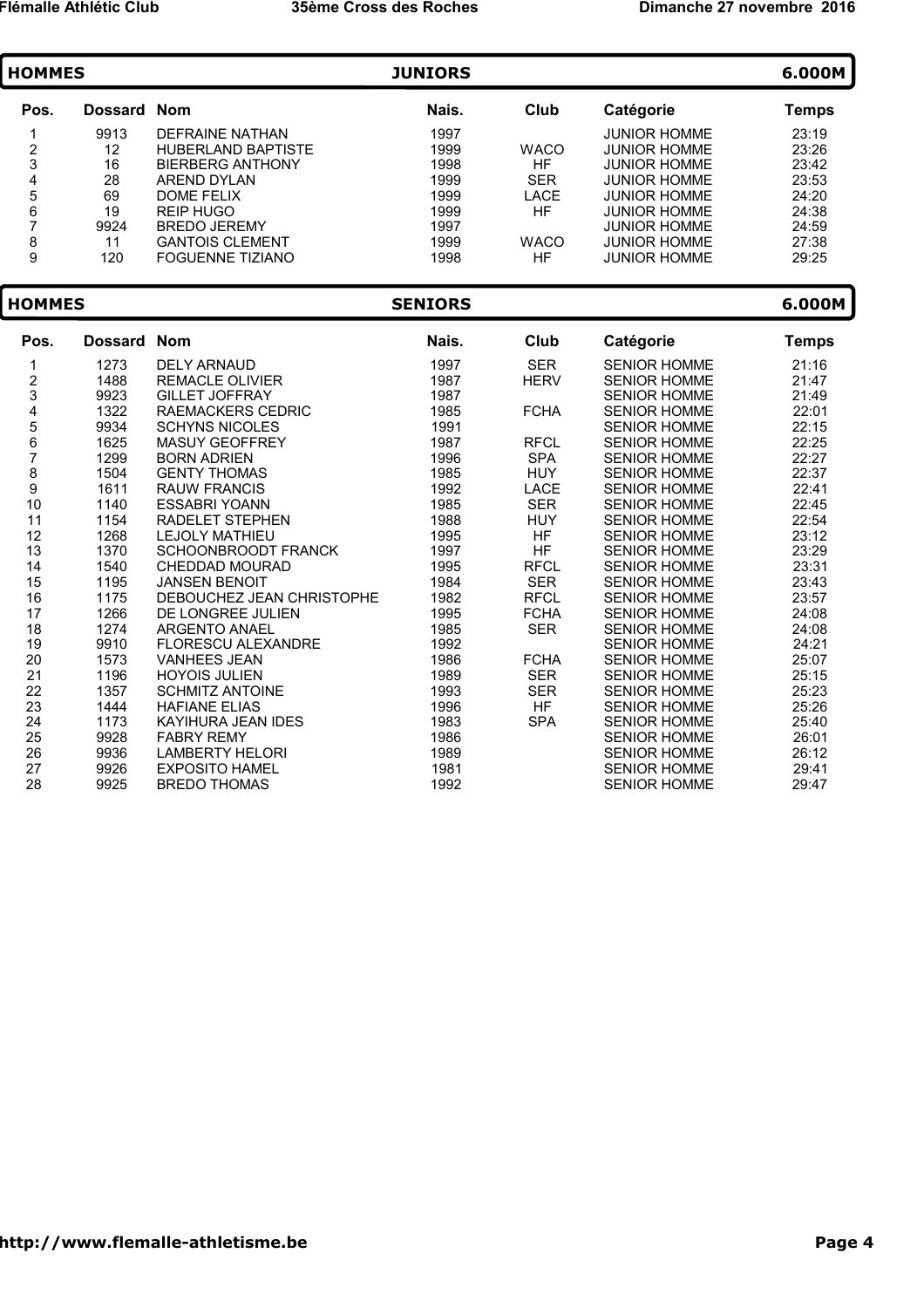| <b>HOMMES</b>           |                    |                              | <b>MASTERS</b> |             |                      | 6.000M       |
|-------------------------|--------------------|------------------------------|----------------|-------------|----------------------|--------------|
| Pos.                    | <b>Dossard Nom</b> |                              | Nais.          | Club        | Catégorie            | <b>Temps</b> |
| 1                       | 3887               | <b>THEUNIS GERT</b>          | 1975           | <b>FCHA</b> | <b>MASTERS HOMME</b> | 22:50        |
| $\overline{\mathbf{c}}$ | 9932               | <b>BOUZIDI DJAMEL</b>        | 1979           |             | <b>MASTERS HOMME</b> | 22:56        |
| 3                       | 9927               | <b>BOUFFIOUX ERIC</b>        | 1971           |             | <b>MASTERS HOMME</b> | 23:02        |
| 4                       | 3667               | <b>HEINS RAPHAEL</b>         | 1977           | <b>SER</b>  | <b>MASTERS HOMME</b> | 23:32        |
|                         | 3707               | <b>DELCHAMBRE FREDERIC</b>   | 1973           | <b>HUY</b>  | <b>MASTERS HOMME</b> | 24:16        |
| 5<br>6<br>7             | 4315               | DELARGE JEAN YVES            | 1971           | <b>RESC</b> | <b>MASTERS HOMME</b> | 24:19        |
|                         | 9922               | <b>MOKHLES ALI</b>           | 1975           |             | <b>MASTERS HOMME</b> | 24:23        |
| 8<br>9                  | 9935               | <b>LOPEZ NAVA DIDIER</b>     | 1971           |             | <b>MASTERS HOMME</b> | 24:40        |
|                         | 3705               | <b>FOX DAVID</b>             | 1980           | <b>HUY</b>  | <b>MASTERS HOMME</b> | 24:45        |
| 10                      | 4376               | <b>SCALAIS JEAN PHILIPPE</b> | 1976           | <b>FCHA</b> | <b>MASTERS HOMME</b> | 24:51        |
| 11                      | 3839               | <b>GRAULICH AMAURY</b>       | 1979           | <b>WACO</b> | <b>MASTERS HOMME</b> | 25:05        |
| 12                      | 3952               | <b>ROBINET FREDERIC</b>      | 1969           | <b>HUY</b>  | <b>MASTERS HOMME</b> | 25:13        |
| 13                      | 3708               | <b>GASPART STEPHANE</b>      | 1970           | <b>HUY</b>  | <b>MASTERS HOMME</b> | 25:14        |
| 14                      | 3930               | <b>ALBERT MICHEL</b>         | 1961           | <b>USBW</b> | <b>MASTERS HOMME</b> | 25:17        |
| 15                      | 4110               | <b>DOUPAGNE CLAUDE</b>       | 1963           | <b>SER</b>  | <b>MASTERS HOMME</b> | 25:19        |
| 16                      | 4144               | <b>MATHY DOMINIQUE</b>       | 1957           | <b>HUY</b>  | <b>MASTERS HOMME</b> | 25:27        |
| 17                      | 4338               | <b>FABRE MICHAEL</b>         | 1971           | <b>HUY</b>  | <b>MASTERS HOMME</b> | 25:36        |
| 18                      | 3665               | D AVELINO MICHAEL            | 1971           | <b>SER</b>  | <b>MASTERS HOMME</b> | 26:00        |
| 19                      | 4147               | <b>CULOT GREGORY</b>         | 1978           | <b>HERV</b> | <b>MASTERS HOMME</b> | 26:20        |
| 20                      | 9931               | <b>CAMPEGGIO LUCIEN</b>      | 1970           |             | <b>MASTERS HOMME</b> | 27:02        |
| 21                      | 3937               | <b>WITTEMANS FREEK</b>       | 1980           | <b>WACO</b> | <b>MASTERS HOMME</b> | 27:28        |
| 22                      | 3607               | <b>CLASSE GREGORY*</b>       | 1971           | <b>FCHA</b> | <b>MASTERS HOMME</b> | 27:41        |
| 23                      | 4038               | <b>DALEBROUX VINCENT</b>     | 1967           | <b>FLEU</b> | <b>MASTERS HOMME</b> | 27:51        |
| 24                      | 9918               | <b>REYNDERS LUC</b>          | 1970           |             | <b>MASTERS HOMME</b> | 27:57        |
| 25                      | 4016               | <b>MARCHAL ANDRE</b>         | 1956           | HF          | <b>MASTERS HOMME</b> | 28:12        |
| 26                      | 3918               | LEMOS CRUZ JOSE              | 1957           | <b>HUY</b>  | <b>MASTERS HOMME</b> | 28:24        |
| 27                      | 4052               | <b>ROUXHET VINCENT</b>       | 1970           | <b>SER</b>  | <b>MASTERS HOMME</b> | 28:28        |
| 28                      | 3995               | <b>FOGUENNE ALAIN</b>        | 1975           | <b>HF</b>   | <b>MASTERS HOMME</b> | 29:01        |
| 29                      | 4260               | <b>SAVELBERG PASCAL</b>      | 1975           | <b>RFCL</b> | <b>MASTERS HOMME</b> | 29:38        |
| 30                      | 4022               | <b>HEPTIA NOEL</b>           | 1950           | <b>SER</b>  | <b>MASTERS HOMME</b> | 30:23        |
| 31                      | 3799               | <b>DONNAY VINCENT</b>        | 1965           | HF          | <b>MASTERS HOMME</b> | 31:25        |
| 32                      | 4021               | <b>MANCINI MICHEL</b>        | 1947           | <b>SER</b>  | <b>MASTERS HOMME</b> | 33:54        |
| 33                      | 4274               | <b>VOLON PATRICK</b>         | 1959           | <b>FAC</b>  | <b>MASTERS HOMME</b> | 34:17        |
| 34                      | 3643               | PIETTE JOSEPH                | 1943           | <b>HF</b>   | <b>MASTERS HOMME</b> | 36:47        |
|                         |                    |                              |                |             |                      |              |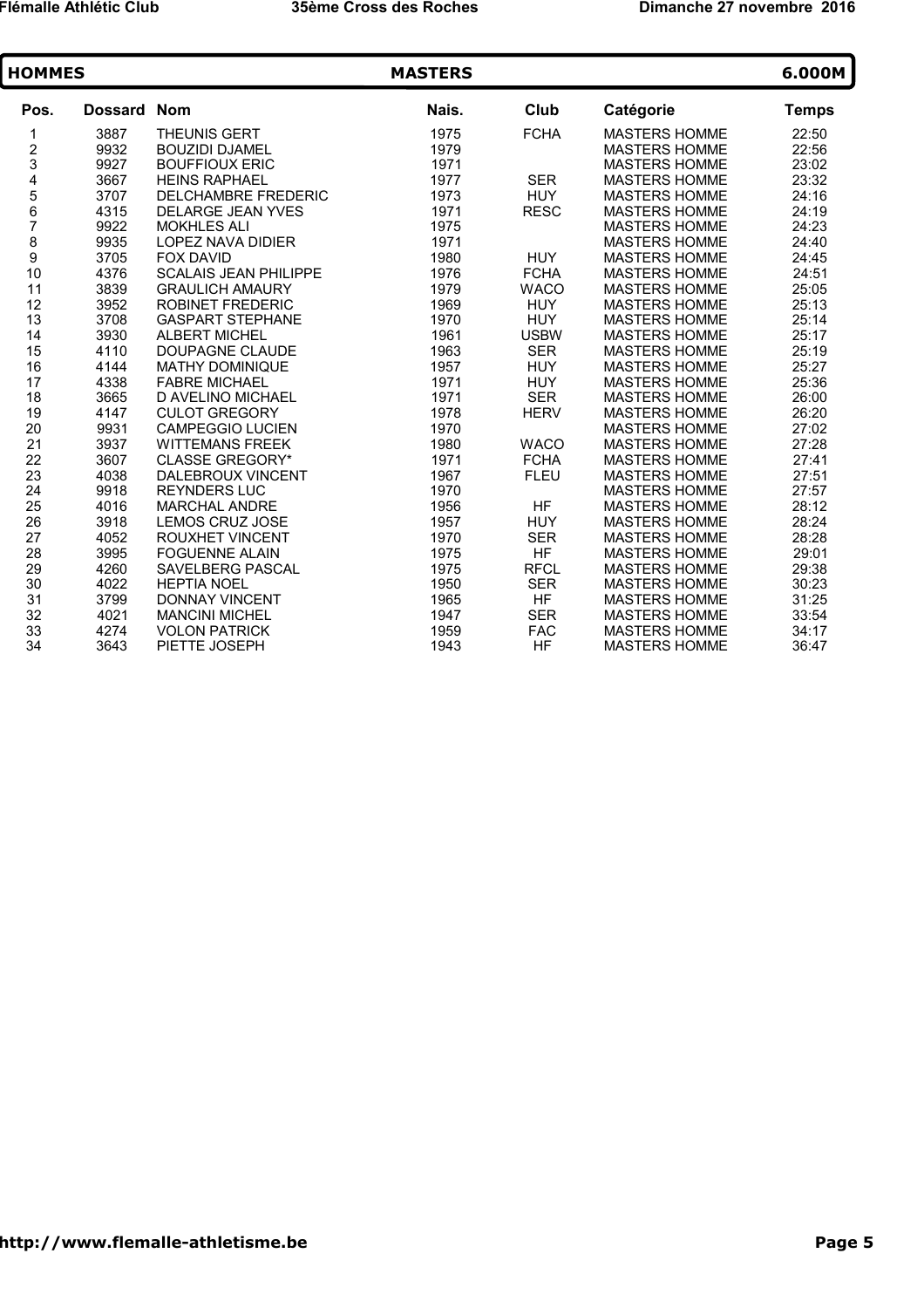| <b>FILLES</b> |                |                              | <b>BENJAMINES</b> |             |                       | 600M         |
|---------------|----------------|------------------------------|-------------------|-------------|-----------------------|--------------|
| Pos.          | <b>Dossard</b> | <b>Nom</b>                   | Nais.             | Club        | Catégorie             | <b>Temps</b> |
| 1             | 455            | <b>CONDOM PUJOL MARTINA*</b> | 2008              | <b>LACE</b> | <b>BENJAMINE DAME</b> | 02:20        |
|               | 27             | <b>FRAIKIN ERIN</b>          | 2008              | <b>WACO</b> | <b>BENJAMINE DAME</b> | 02:23        |
|               | 23             | <b>LACROIX ANOUCHKA</b>      | 2008              | <b>WACO</b> | <b>BENJAMINE DAME</b> | 02:23        |
|               | 199            | <b>CARMANS FLEUR</b>         | 2008              | <b>FCHA</b> | <b>BENJAMINE DAME</b> | 02:27        |
| 234567        | 26             | <b>SCHRYNEN GAELLE</b>       | 2008              | <b>WACO</b> | <b>BENJAMINE DAME</b> | 02:28        |
|               | 577            | <b>JANSSEN YAELLE</b>        | 2008              | HF          | <b>BENJAMINE DAME</b> | 02:28        |
|               | 197            | <b>SOLHEID PERRINE</b>       | 2008              | <b>MALM</b> | <b>BENJAMINE DAME</b> | 02:32        |
| 8<br>9        | 271            | <b>LEONARD ALICE</b>         | 2008              | <b>MALM</b> | <b>BENJAMINE DAME</b> | 02:35        |
|               | 108            | <b>EVRARD LUCIE</b>          | 2008              | <b>SPA</b>  | <b>BENJAMINE DAME</b> | 02:36        |
| 10            | 86             | <b>HAMERS CAPUCINE</b>       | 2008              | <b>HERV</b> | <b>BENJAMINE DAME</b> | 02:37        |
| 11            | 56             | <b>CORDA MARIE</b>           | 2008              | <b>LACE</b> | <b>BENJAMINE DAME</b> | 02:38        |
| 12            | 107            | <b>GARSOUX EDEN</b>          | 2008              | <b>SPA</b>  | <b>BENJAMINE DAME</b> | 02:39        |
| 13            | 9933           | <b>NICOLET MARGOT</b>        | 2009              |             | <b>BENJAMINE DAME</b> | 02:41        |
| 14            | 84             | <b>ASA MELIS</b>             | 2008              | <b>HERV</b> | <b>BENJAMINE DAME</b> | 02:43        |
| 15            | 29             | <b>DIKRANIAN ZOE</b>         | 2009              | <b>WACO</b> | <b>BENJAMINE DAME</b> | 02:43        |
| 16            | 179            | <b>VANHAELEN ELISA</b>       | 2009              | <b>WACO</b> | <b>BENJAMINE DAME</b> | 02:44        |
| 17            | 402            | SHILLEWAERT LILLY            | 2009              | HF          | <b>BENJAMINE DAME</b> | 02:45        |
| 18            | 403            | <b>GABRIEL JUSTINE</b>       | 2009              | <b>HF</b>   | <b>BENJAMINE DAME</b> | 02:45        |
| 19            | 231            | <b>MESTREZ SOLINE</b>        | 2009              | <b>HF</b>   | <b>BENJAMINE DAME</b> | 02:46        |
| 20            | 24             | <b>MOOR JULIA</b>            | 2009              | <b>WACO</b> | <b>BENJAMINE DAME</b> | 02:47        |
| 21            | 9940           | <b>KEPENNE LEA</b>           | 2008              |             | <b>BENJAMINE DAME</b> | 02:49        |
| 22            | 193            | <b>VANSTEEN MAELYS</b>       | 2009              | <b>RFCL</b> | <b>BENJAMINE DAME</b> | 02:50        |
| 23            | 315            | <b>LEMAIRE ELOISE</b>        | 2008              | <b>SPA</b>  | <b>BENJAMINE DAME</b> | 02:50        |
| 24            | 201            | <b>LEJEUNE CLARA</b>         | 2009              | <b>HF</b>   | <b>BENJAMINE DAME</b> | 02:51        |
| 25            | 9944           | <b>MEIERS COLINNE</b>        | 2008              |             | <b>BENJAMINE DAME</b> | 02:52        |
| 26            | 89             | <b>NICOLAI FLAVIE</b>        | 2009              | <b>HERV</b> | <b>BENJAMINE DAME</b> | 02:52        |
| 27            | 472            | <b>BOUDRON CHLOE</b>         | 2009              | <b>HF</b>   | <b>BENJAMINE DAME</b> | 02:56        |
| 28            | 421            | <b>UMMELS JOANNA</b>         | 2008              | <b>SER</b>  | <b>BENJAMINE DAME</b> | 02:57        |
| 29            | 91             | PELZER ELEONORE              | 2008              | <b>HERV</b> | <b>BENJAMINE DAME</b> | 02:58        |
| 30            | 83             | <b>HABSCH FLORIANE</b>       | 2008              | <b>HERV</b> | <b>BENJAMINE DAME</b> | 02:59        |
| 31            | 28             | <b>MELIN MOLLY</b>           | 2008              | <b>WACO</b> | <b>BENJAMINE DAME</b> | 03:03        |
| 32            | 200            | <b>VERRAGHEN ELENA</b>       | 2009              | <b>FCHA</b> | <b>BENJAMINE DAME</b> | 03:06        |
| 33            | 90             | <b>OFFERMANN VICTOIRE</b>    | 2009              | <b>HERV</b> | <b>BENJAMINE DAME</b> | 03:09        |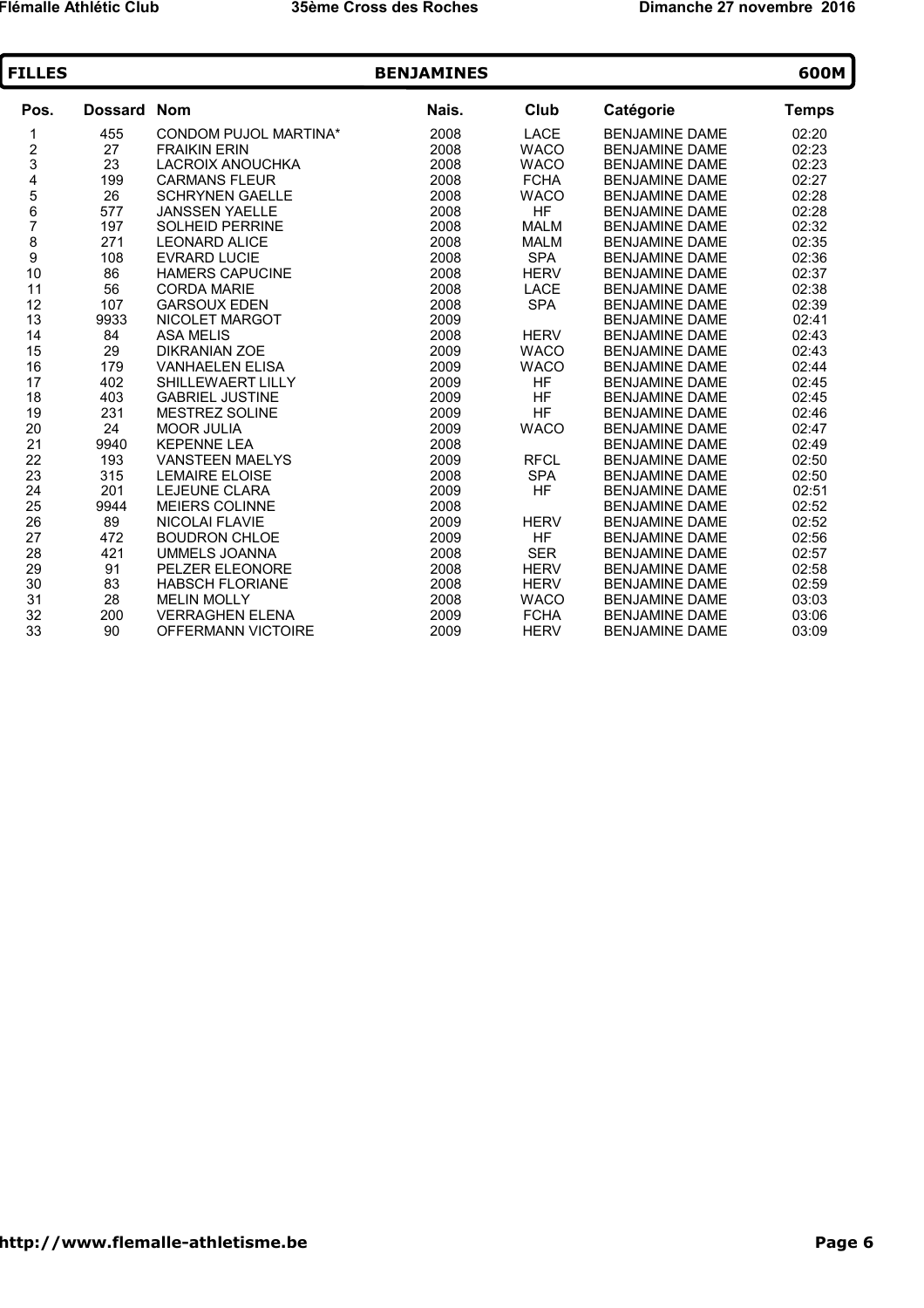| <b>GARCONS</b>          |                |                                               | 600M         |                         |                                                |                |
|-------------------------|----------------|-----------------------------------------------|--------------|-------------------------|------------------------------------------------|----------------|
| Pos.                    | Dossard Nom    |                                               | Nais.        | Club                    | Catégorie                                      | <b>Temps</b>   |
| 1                       | 310            | <b>FOGUENNE SYLVAIN</b>                       | 2008         | <b>HF</b>               | <b>BENJAMIN HOMME</b>                          | 02:16          |
| $\overline{\mathbf{c}}$ | 365            | <b>BECKS LUCAS</b>                            | 2008         | <b>SPA</b>              | <b>BENJAMIN HOMME</b>                          | 02:18          |
| 3                       | 351            | <b>BECK ADRIEN</b>                            | 2008         | <b>HF</b>               | <b>BENJAMIN HOMME</b>                          | 02:18          |
| 4                       | 31             | <b>GRAULICH SIMON</b>                         | 2008         | <b>WACO</b>             | <b>BENJAMIN HOMME</b>                          | 02:19          |
| 5<br>6<br>7             | 576            | <b>MARCHAND SIMON</b>                         | 2008         | <b>SPA</b>              | <b>BENJAMIN HOMME</b>                          | 02:20          |
|                         | $\mathbf{1}$   | <b>VANSTEEN ETHAN</b>                         | 2008         | <b>RFCL</b>             | <b>BENJAMIN HOMME</b>                          | 02:20          |
|                         | 173            | <b>LEROY DYLAN</b>                            | 2008         | <b>HF</b>               | <b>BENJAMIN HOMME</b>                          | 02:21          |
| 8                       | 153            | DELOYER LOIC                                  | 2008         | <b>HERV</b>             | <b>BENJAMIN HOMME</b>                          | 02:22          |
| 9                       | 321            | <b>JUPRELLE MAXIME</b>                        | 2008         | <b>RFCL</b>             | <b>BENJAMIN HOMME</b>                          | 02:24          |
| 10                      | 9939           | <b>GUAY NORMAN</b>                            | 2008         |                         | <b>BENJAMIN HOMME</b>                          | 02:25          |
| 11                      | 648            | MBARKI ABDESSALAM                             | 2009         | <b>RFCL</b>             | <b>BENJAMIN HOMME</b>                          | 02:26          |
| 12                      | 227            | AIT ABBOU RAIDOUANE                           | 2008         | <b>RFCL</b>             | <b>BENJAMIN HOMME</b>                          | 02:26          |
| 13                      | 343            | <b>NGUYEN NICOLAS</b>                         | 2008         | <b>SER</b>              | <b>BENJAMIN HOMME</b>                          | 02:27          |
| 14                      | 367            | DEBOUGNOUX NATHAN                             | 2008         | HF                      | <b>BENJAMIN HOMME</b>                          | 02:27          |
| 15                      | 91             | PIROTTE BASILE                                | 2008         | <b>HUY</b>              | <b>BENJAMIN HOMME</b>                          | 02:28          |
| 16                      | 413            | <b>LORENT JUSTIN</b>                          | 2008         | <b>FCHA</b>             | <b>BENJAMIN HOMME</b>                          | 02:28          |
| 17                      | 106            | <b>SCHYNS ROMAIN</b>                          | 2008         | <b>HERV</b>             | <b>BENJAMIN HOMME</b>                          | 02:29          |
| 18                      | 172            | <b>JORTAY ROBIN</b>                           | 2008         | <b>HF</b>               | <b>BENJAMIN HOMME</b>                          | 02:29          |
| 19                      | 632            | <b>CHATELAIN LOIC</b>                         | 2008         | <b>FCHA</b>             | <b>BENJAMIN HOMME</b>                          | 02:30          |
| 20                      | 67             | <b>FAGNAN POLIS SIMON</b>                     | 2008         | <b>SER</b>              | <b>BENJAMIN HOMME</b>                          | 02:31          |
| 21                      | 326            | <b>HALAIN GUILLAUME</b>                       | 2008         | <b>SER</b>              | <b>BENJAMIN HOMME</b>                          | 02:31          |
| 22                      | 9952           | <b>TILMAN LEO</b>                             | 2008         |                         | <b>BENJAMIN HOMME</b>                          | 02:31          |
| 23                      | 397            | DE KEGELAER YAEL                              | 2008         | <b>SER</b>              | <b>BENJAMIN HOMME</b>                          | 02:32          |
| 24                      | 374            | <b>CUTAIA FABIO</b>                           | 2009         | <b>RFCL</b>             | <b>BENJAMIN HOMME</b>                          | 02:32          |
| 25                      | 89             | PIROTTE VALENTIN                              | 2008         | <b>HUY</b>              | <b>BENJAMIN HOMME</b>                          | 02:33          |
| 26                      | 489            | <b>SCHODER VIRGILE</b>                        | 2008         | <b>FCHA</b>             | <b>BENJAMIN HOMME</b>                          | 02:33          |
| 27                      | 66             | <b>EVRARD MAXENCE</b>                         | 2008         | <b>SER</b>              | <b>BENJAMIN HOMME</b>                          | 02:34          |
| 28                      | 146            | <b>SCHILS PABLO</b>                           | 2009         | <b>SER</b><br><b>HF</b> | <b>BENJAMIN HOMME</b>                          | 02:35          |
| 29<br>30                | 171<br>257     | <b>DARIMONT SAM</b>                           | 2008<br>2008 | <b>WACO</b>             | <b>BENJAMIN HOMME</b>                          | 02:37<br>02:37 |
| 31                      | 399            | <b>WITTEMANS TIJL</b><br><b>BROUWERS HUGO</b> | 2008         | <b>SER</b>              | <b>BENJAMIN HOMME</b><br><b>BENJAMIN HOMME</b> | 02:37          |
| 32                      | 9937           | <b>THOMSON VALENTIN</b>                       | 2008         |                         | <b>BENJAMIN HOMME</b>                          | 02:38          |
| 33                      | 104            | <b>WILLEMS ROMAIN</b>                         | 2008         | <b>HERV</b>             | <b>BENJAMIN HOMME</b>                          | 02:38          |
| 34                      | 90             | <b>ROBERT MALO</b>                            | 2009         | <b>HUY</b>              | <b>BENJAMIN HOMME</b>                          | 02:38          |
| 35                      | 9948           | PASTEGER FREDERIC                             | 2008         |                         | <b>BENJAMIN HOMME</b>                          | 02:39          |
| 36                      | 236            | <b>GAVA SIMON</b>                             | 2009         | <b>FCHA</b>             | <b>BENJAMIN HOMME</b>                          | 02:40          |
| 37                      | 646            | <b>SIMON BRUNO</b>                            | 2008         | <b>SPA</b>              | <b>BENJAMIN HOMME</b>                          | 02:40          |
| 38                      | 478            | <b>MARCHAL RENAN</b>                          | 2009         | <b>HUY</b>              | <b>BENJAMIN HOMME</b>                          | 02:41          |
| 39                      | 28             | <b>DEBRAS OSCAR</b>                           | 2008         | <b>WACO</b>             | <b>BENJAMIN HOMME</b>                          | 02:41          |
| 40                      | 328            | <b>MARTIN MICAH</b>                           | 2008         | <b>SER</b>              | <b>BENJAMIN HOMME</b>                          | 02:44          |
| 41                      | 160            | <b>LOGNAY MARTIN</b>                          | 2009         | <b>SPA</b>              | <b>BENJAMIN HOMME</b>                          | 02:45          |
| 42                      | 511            | <b>DENIS LOAN</b>                             | 2009         | <b>SER</b>              | <b>BENJAMIN HOMME</b>                          | 02:47          |
| 43                      | 9956           | <b>GANTIER LAMBERT THEO</b>                   | 2008         |                         | <b>BENJAMIN HOMME</b>                          | 02:47          |
| 44                      | 423            | DETREMBLEUR MATHYS                            | 2008         | <b>HERV</b>             | <b>BENJAMIN HOMME</b>                          | 02:47          |
| 45                      | 338            | DEKOSTER JESSE                                | 2008         | <b>WACO</b>             | <b>BENJAMIN HOMME</b>                          | 02:48          |
| 46                      | 319            | <b>HOFMAN MATHIS</b>                          | 2009         | <b>FAC</b>              | <b>BENJAMIN HOMME</b>                          | 02:48          |
| 47                      | 331            | <b>MAHOU ELIAS</b>                            | 2008         | <b>SER</b>              | <b>BENJAMIN HOMME</b>                          | 02:49          |
| 48                      | $\overline{2}$ | <b>DOCKIER ALEXIS</b>                         | 2008         | <b>RFCL</b>             | <b>BENJAMIN HOMME</b>                          | 02:50          |
| 49                      | 237            | LEJEUNE THEO                                  | 2009         | HF                      | <b>BENJAMIN HOMME</b>                          | 02:50          |
| 50                      | 483            | <b>DECKERS MATHIS</b>                         | 2009         | <b>SPA</b>              | <b>BENJAMIN HOMME</b>                          | 02:51          |
| 51                      | 455            | <b>VANNEROM NATHAN</b>                        | 2008         | <b>HF</b>               | <b>BENJAMIN HOMME</b>                          | 02:52          |
| 52                      | 11             | <b>DUCULOT ROMAIN</b>                         | 2008         | <b>FCHA</b>             | <b>BENJAMIN HOMME</b>                          | 02:55          |
| 53                      | 542            | LURQUIN LOUIS                                 | 2009         | FAC                     | <b>BENJAMIN HOMME</b>                          | 02:55          |
| 54                      | 647            | RAPAILLE HUGO                                 | 2009         | <b>SPA</b>              | <b>BENJAMIN HOMME</b>                          | 02:56          |
| 55                      | 35             | <b>MENOU NOE</b>                              | 2008         | <b>WACO</b>             | <b>BENJAMIN HOMME</b>                          | 02:56          |
| 56                      | 358            | <b>CREPIN ARTHUR</b>                          | 2009         | <b>HERV</b>             | <b>BENJAMIN HOMME</b>                          | 02:57          |
| 57                      | 44             | <b>TRAGNEE HUGO</b>                           | 2008         | <b>RFCL</b>             | <b>BENJAMIN HOMME</b>                          | 02:57          |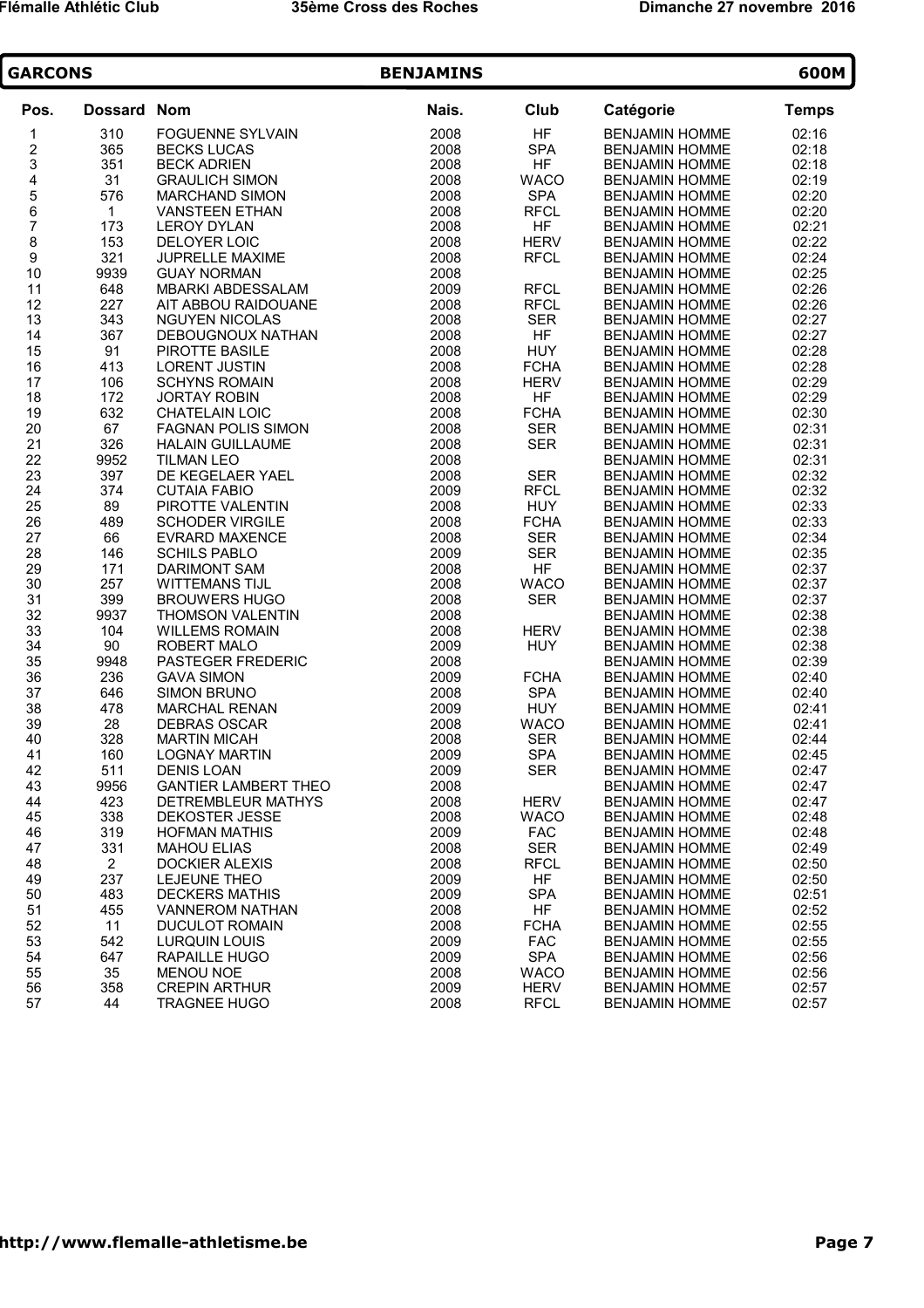| <b>FILLES</b>                              |              |                                               | <b>PUPILLES</b> |                          |                              | 1.000M         |
|--------------------------------------------|--------------|-----------------------------------------------|-----------------|--------------------------|------------------------------|----------------|
| Pos.                                       | Dossard Nom  |                                               | Nais.           | Club                     | Catégorie                    | <b>Temps</b>   |
| 1                                          | 2913         | <b>SCHODER JEANNE</b>                         | 2006            | <b>FCHA</b>              | PUPILLE DAME                 | 04:15          |
|                                            | 3217         | <b>THEUNIS IRIS</b>                           | 2006            | <b>FCHA</b>              | PUPILLE DAME                 | 04:18          |
| $\begin{array}{c} 2 \\ 3 \\ 4 \end{array}$ | 3012         | MULLENS JULIETTE                              | 2006            | <b>HUY</b>               | PUPILLE DAME                 | 04:21          |
|                                            | 2910         | DETHIER SOPHIE                                | 2007            | <b>MALM</b>              | PUPILLE DAME                 | 04:24          |
| 5<br>6<br>7                                | 3014         | <b>MELIN MAELLE</b>                           | 2006            | <b>HUY</b>               | PUPILLE DAME                 | 04:27          |
|                                            | 3533         | DE COCK HELENE                                | 2007            | <b>WACO</b>              | PUPILLE DAME                 | 04:28          |
|                                            | 2901         | <b>KLIPPERT CLAIRE</b>                        | 2007            | <b>RFCL</b>              | PUPILLE DAME                 | 04:31          |
| 8                                          | 3142         | ROYAUX ZOE                                    | 2007            | <b>HF</b>                | PUPILLE DAME                 | 04:34          |
| 9                                          | 3237         | <b>SCALAIS JULIE</b>                          | 2006            | <b>FCHA</b>              | PUPILLE DAME                 | 04:35          |
| 10                                         | 3219         | RAUW GWENDOLINE                               | 2006            | <b>HF</b><br><b>SER</b>  | PUPILLE DAME                 | 04:36          |
| 11<br>12                                   | 3510         | PAQUOT CELIA                                  | 2007            |                          | PUPILLE DAME                 | 04:40          |
| 13                                         | 3024<br>3321 | <b>KOLL EMILIE</b><br><b>CLEMEUR NAHYA</b>    | 2006<br>2006    | <b>HERV</b><br><b>HF</b> | PUPILLE DAME<br>PUPILLE DAME | 04:41<br>04:42 |
| 14                                         | 3040         | <b>HAMERS COLINE</b>                          | 2006            | <b>HERV</b>              | PUPILLE DAME                 | 04:44          |
| 15                                         | 3348         | <b>CSIK CLARA</b>                             | 2006            | <b>RFCL</b>              | PUPILLE DAME                 | 04:45          |
| 16                                         | 3316         | <b>GARNIER VICTORIA</b>                       | 2006            | <b>HERV</b>              | PUPILLE DAME                 | 04:46          |
| 17                                         | 3547         | <b>MARTIN ESTELLE</b>                         | 2006            | <b>FCHA</b>              | PUPILLE DAME                 | 04:46          |
| 18                                         | 3271         | <b>BEKAERT CAMILLE</b>                        | 2007            | <b>HF</b>                | PUPILLE DAME                 | 04:47          |
| 19                                         | 3209         | <b>ERPICUM NORAH</b>                          | 2007            | <b>RFCL</b>              | PUPILLE DAME                 | 04:49          |
| 20                                         | 9942         | <b>DEROCHE ALICE</b>                          | 2006            |                          | PUPILLE DAME                 | 04:50          |
| 21                                         | 3157         | <b>CHARLIER JULIE</b>                         | 2007            | <b>HERV</b>              | PUPILLE DAME                 | 04:52          |
| 22                                         | 3015         | <b>MARCHAL ERYN</b>                           | 2006            | <b>HUY</b>               | PUPILLE DAME                 | 04:54          |
| 23                                         | 3410         | <b>FICHANT EMMA</b>                           | 2007            | <b>WACO</b>              | PUPILLE DAME                 | 04:55          |
| 24                                         | 3366         | <b>LECLER PAULINE</b>                         | 2007            | HF                       | PUPILLE DAME                 | 04:58          |
| 25                                         | 3103         | <b>LEROY ERIKA</b>                            | 2006            | <b>HF</b>                | PUPILLE DAME                 | 05:01          |
| 26                                         | 3025         | JEUKENNE NINA                                 | 2007            | <b>HERV</b>              | PUPILLE DAME                 | 05:04          |
| 27                                         | 2944         | <b>BONFOND MAUREEN</b>                        | 2006            | <b>WACO</b>              | PUPILLE DAME                 | 05:05          |
| 28                                         | 2945         | <b>BILLEN AGATHE</b>                          | 2007            | <b>WACO</b>              | PUPILLE DAME                 | 05:05          |
| 29                                         | 9943         | <b>BAMS CLAIRE</b>                            | 2006            |                          | PUPILLE DAME                 | 05:06          |
| 30                                         | 3390         | <b>DEHAYES SOPHIA</b>                         | 2007            | HF                       | PUPILLE DAME                 | 05:06          |
| 31                                         | 3412         | <b>DECKERS CLARA</b>                          | 2007            | <b>SPA</b>               | PUPILLE DAME                 | 05:07          |
| 32                                         | 2959         | PYR ELODIE                                    | 2007            | HF                       | PUPILLE DAME                 | 05:07          |
| 33                                         | 3258         | PIROTTE ELOISE                                | 2007            | <b>MALM</b>              | PUPILLE DAME                 | 05:08          |
| 34                                         | 3013         | <b>ROBERT TEA</b>                             | 2006            | <b>HUY</b>               | PUPILLE DAME                 | 05:09          |
| 35                                         | 3241         | <b>VANSTEENKISTE MARIE</b>                    | 2007            | HF                       | PUPILLE DAME                 | 05:09          |
| 36                                         | 3259         | HORWARD JUDITH                                | 2007            | HF                       | PUPILLE DAME                 | 05:09          |
| 37                                         | 3274         | <b>BRODURE SARAH</b>                          | 2006            | <b>SER</b>               | PUPILLE DAME                 | 05:10          |
| 38                                         | 3137         | <b>MOREAU LISA</b>                            | 2007            | <b>WACO</b>              | PUPILLE DAME                 | 05:11          |
| 39                                         | 3170         | <b>GAVA LUCILE</b>                            | 2007            | <b>FCHA</b>              | PUPILLE DAME                 | 05:13          |
| 40                                         | 3140         | <b>MATTART LOUISE</b><br><b>KROONEN MARIE</b> | 2007            | <b>SPA</b>               | PUPILLE DAME<br>PUPILLE DAME | 05:14          |
| 41<br>42                                   | 3180<br>3173 | <b>DELCOUR MARIE</b>                          | 2006<br>2007    | HF<br>HF                 | PUPILLE DAME                 | 05:14<br>05:15 |
| 43                                         | 3090         | <b>LOGNAY JULIA</b>                           | 2007            | <b>SPA</b>               | PUPILLE DAME                 | 05:17          |
| 44                                         | 3205         | <b>WITTEMANS INGE</b>                         | 2006            | <b>WACO</b>              | PUPILLE DAME                 | 05:22          |
| 45                                         | 2915         | PETIT ANOUCK                                  | 2007            | <b>FCHA</b>              | PUPILLE DAME                 | 05:23          |
| 46                                         | 3197         | <b>BRANDT EMMY</b>                            | 2007            | <b>HERV</b>              | PUPILLE DAME                 | 05:23          |
| 47                                         | 3270         | RENSONNET CLEMENTINE                          | 2007            | HF                       | PUPILLE DAME                 | 05:24          |
| 48                                         | 3280         | <b>DECHAMPS VALENTINE</b>                     | 2007            | <b>SER</b>               | PUPILLE DAME                 | 05:25          |
| 49                                         | 9920         | <b>JULEMONT SARAH</b>                         | 2007            |                          | PUPILLE DAME                 | 05:27          |
| 50                                         | 3432         | <b>MEEUS SIEN</b>                             | 2007            | <b>WACO</b>              | PUPILLE DAME                 | 05:28          |
| 51                                         | 3277         | <b>LABASSE LUDIVINE</b>                       | 2006            | <b>SER</b>               | PUPILLE DAME                 | 05:33          |
| 52                                         | 3168         | ALPESSE BLANDINE                              | 2006            | <b>FCHA</b>              | PUPILLE DAME                 | 05:34          |
| 53                                         | 3058         | <b>VANHEMELRIJCK MAELLE</b>                   | 2007            | <b>WACO</b>              | PUPILLE DAME                 | 05:35          |
| 54                                         | 2942         | LEKEUX PAULINE                                | 2006            | <b>WACO</b>              | PUPILLE DAME                 | 05:37          |
| 55                                         | 3462         | VANHOORNE JEANNE                              | 2006            | <b>FAC</b>               | PUPILLE DAME                 | 05:37          |
| 56                                         | 9938         | RASSART CLOE                                  | 2007            |                          | PUPILLE DAME                 | 05:38          |
| 57                                         | 3463         | PERNA DORIANA                                 | 2006            | <b>FAC</b>               | PUPILLE DAME                 | 05:38          |
| 58                                         | 3285         | <b>ENGELEN AMELIE</b>                         | 2007            | <b>SER</b>               | PUPILLE DAME                 | 05:39          |
| 59                                         | 3555         | <b>ALTINTAS AHSEN</b>                         | 2006            | <b>RFCL</b>              | PUPILLE DAME                 | 05:39          |
| 60                                         | 3239         | CHRISTOPHE JULIETTE                           | 2006            | <b>FCHA</b>              | PUPILLE DAME                 | 05:58          |
| 61                                         | 3284         | <b>MARTIN NOEMIE</b>                          | 2006            | <b>SER</b>               | PUPILLE DAME                 | 06:00          |
| 62                                         | 9946         | LAGRENET ALIXIA                               | 2006            |                          | PUPILLE DAME                 | 06:04          |
| 63                                         | 9929         | <b>LEMAIRE ZOE</b>                            | 2006            |                          | PUPILLE DAME                 | 06:20          |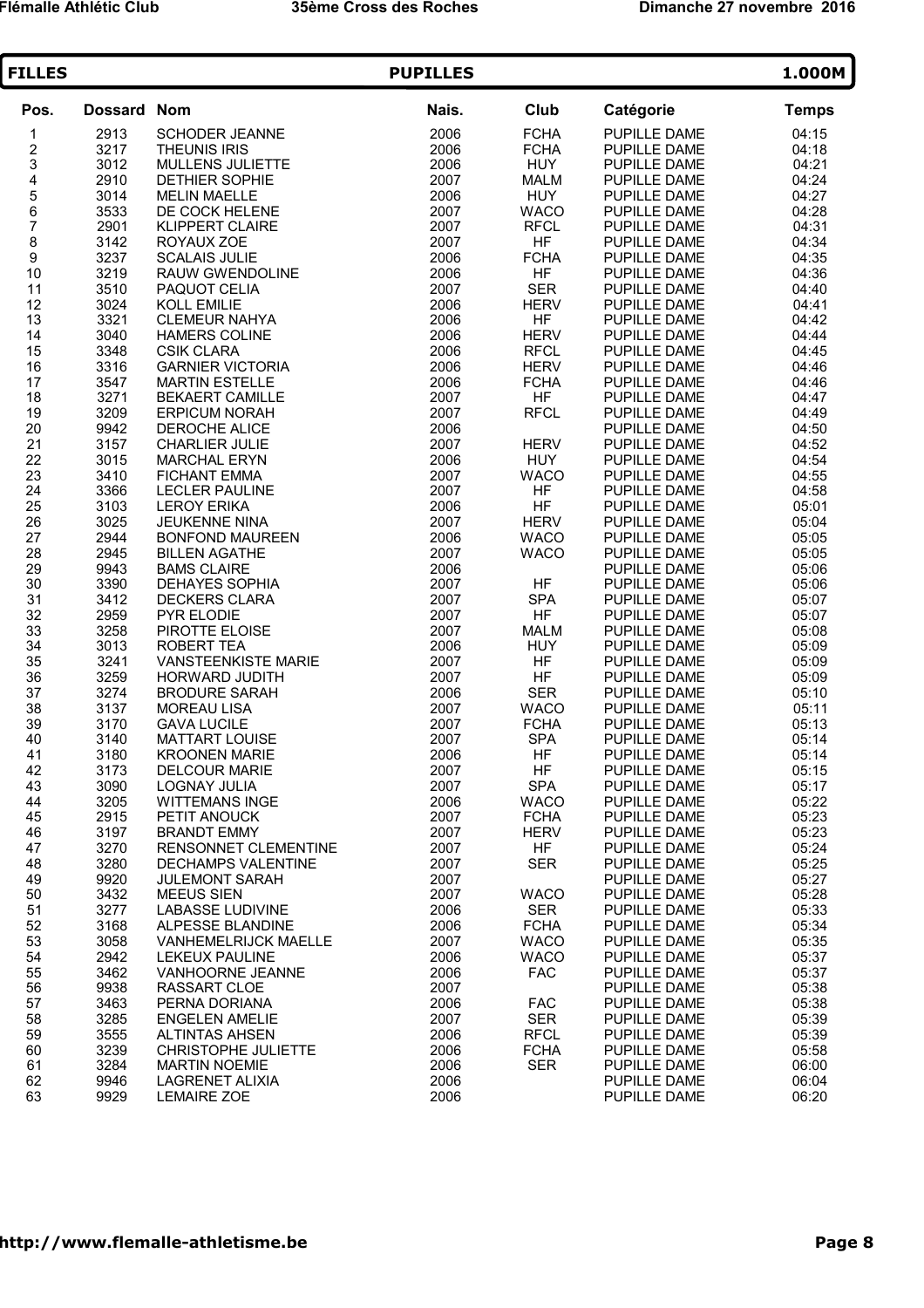| <b>GARCONS</b>           |                | <b>PUPILLES</b>                                    |              |                            |                                       |                |  |
|--------------------------|----------------|----------------------------------------------------|--------------|----------------------------|---------------------------------------|----------------|--|
| Pos.                     | <b>Dossard</b> | <b>Nom</b>                                         | Nais.        | Club                       | Catégorie                             | <b>Temps</b>   |  |
| 1                        | 2491           | <b>DAUCHAT CYRIL</b>                               | 2006         | <b>HF</b>                  | PUPILLE HOMME                         | 03:51          |  |
| $\overline{\mathbf{c}}$  | 2409           | CORTES LECLOU AMADEO                               | 2006         | <b>RFCL</b>                | <b>PUPILLE HOMME</b>                  | 04:00          |  |
| 3                        | 2423           | <b>ALPESSE NICOLAS</b>                             | 2006         | <b>FCHA</b>                | PUPILLE HOMME                         | 04:03          |  |
| 4                        | 2527           | <b>EVRARD AYMERIC</b>                              | 2007         | <b>SER</b>                 | PUPILLE HOMME                         | 04:03          |  |
| 5<br>6                   | 2637           | <b>BOVI ROMAIN</b>                                 | 2007         | <b>RFCL</b>                | PUPILLE HOMME                         | 04:05          |  |
|                          | 2551           | MICHOTTE BRUNO                                     | 2006         | <b>HUY</b>                 | PUPILLE HOMME                         | 04:08          |  |
| $\overline{\mathcal{I}}$ | 2766           | <b>MESTREZ VIRGIL</b>                              | 2006         | <b>HF</b>                  | PUPILLE HOMME                         | 04:11          |  |
| 8                        | 3158           | <b>DUCHESNE THOMAS</b>                             | 2006         | <b>RFCL</b>                | PUPILLE HOMME                         | 04:11          |  |
| 9                        | 2411           | <b>BRUGGEN CLEMENT</b>                             | 2006         | <b>RFCL</b><br><b>HERV</b> | PUPILLE HOMME                         | 04:12<br>04:14 |  |
| 10<br>11                 | 2562<br>2593   | <b>JEUKENNE HUGO</b><br><b>VANDERPOORTEN LOUIS</b> | 2007<br>2007 | <b>WACO</b>                | PUPILLE HOMME<br>PUPILLE HOMME        | 04:18          |  |
| 12                       | 2469           | <b>MATHY NATHANAEL</b>                             | 2007         | <b>WACO</b>                | PUPILLE HOMME                         | 04:18          |  |
| 13                       | 2487           | <b>WITWROUW MAXENCE</b>                            | 2007         | <b>HF</b>                  | PUPILLE HOMME                         | 04:19          |  |
| 14                       | 3164           | <b>LEMAIRE NOAH</b>                                | 2007         | <b>HF</b>                  | PUPILLE HOMME                         | 04:20          |  |
| 15                       | 2631           | PEETERS LUCIEN                                     | 2006         | <b>SPA</b>                 | PUPILLE HOMME                         | 04:21          |  |
| 16                       | 9947           | <b>MEYLEMANS NATHAN</b>                            | 2006         |                            | PUPILLE HOMME                         | 04:23          |  |
| 17                       | 2922           | <b>DEVILLET VIRGILE</b>                            | 2007         | <b>SER</b>                 | PUPILLE HOMME                         | 04:24          |  |
| 18                       | 2602           | <b>HOLPER JAN</b>                                  | 2007         | <b>HF</b>                  | PUPILLE HOMME                         | 04:24          |  |
| 19                       | 2703           | LEJEUNE NATHAN                                     | 2007         | <b>HF</b>                  | PUPILLE HOMME                         | 04:25          |  |
| 20                       | 2689           | PIRSON NATHAN                                      | 2007         | <b>HERV</b>                | PUPILLE HOMME                         | 04:26          |  |
| 21                       | 2475           | <b>GIAMBRONE MATHYS</b>                            | 2007         | <b>RFCL</b>                | PUPILLE HOMME                         | 04:27          |  |
| 22                       | 3067           | <b>LAMATTINA LUCAS</b>                             | 2007         | <b>FAC</b>                 | PUPILLE HOMME                         | 04:27          |  |
| 23                       | 2408           | <b>COLLETTE FRANCOIS</b>                           | 2007         | <b>RFCL</b>                | PUPILLE HOMME                         | 04:28          |  |
| 24                       | 2552           | <b>RIGA DORIAN</b>                                 | 2006         | <b>HUY</b>                 | PUPILLE HOMME                         | 04:28          |  |
| 25                       | 2692           | <b>BUKAL ROMAIN</b>                                | 2007         | <b>RFCL</b>                | <b>PUPILLE HOMME</b>                  | 04:30          |  |
| 26                       | 9957           | CABO REGUERA ESTEBANE                              | 2007         |                            | PUPILLE HOMME                         | 04:31          |  |
| 27                       | 2750           | <b>GOOSSENS NICOLAS</b>                            | 2007         | <b>SPA</b>                 | PUPILLE HOMME                         | 04:31          |  |
| 28                       | 2874           | <b>DUVIVIER ALEX</b>                               | 2006         | <b>HF</b>                  | PUPILLE HOMME                         | 04:32          |  |
| 29                       | 2647           | RENSONNET SAMUEL                                   | 2006         | <b>HF</b>                  | PUPILLE HOMME                         | 04:33          |  |
| 30                       | 2889           | <b>BRENU HUGO</b>                                  | 2006         | <b>HF</b>                  | PUPILLE HOMME                         | 04:33          |  |
| 31<br>32                 | 2404<br>2402   | <b>BONHOMME HUGO</b>                               | 2006<br>2006 | <b>RFCL</b><br><b>RFCL</b> | PUPILLE HOMME                         | 04:34<br>04:35 |  |
| 33                       | 2489           | VANGEEBERGEN BASTIEN<br>DELBUSHAYE NOE             | 2007         | <b>HF</b>                  | PUPILLE HOMME<br>PUPILLE HOMME        | 04:36          |  |
| 34                       | 2466           | <b>GERARD FLORENT</b>                              | 2006         | <b>WACO</b>                | PUPILLE HOMME                         | 04:38          |  |
| 35                       | 3037           | <b>FROIDMONT ANTONIN</b>                           | 2006         | <b>WACO</b>                | PUPILLE HOMME                         | 04:40          |  |
| 36                       | 2960           | <b>SCHMITZ LUCIEN</b>                              | 2006         | <b>HF</b>                  | PUPILLE HOMME                         | 04:41          |  |
| 37                       | 2460           | <b>FRANSEN LOUIS</b>                               | 2007         | <b>WACO</b>                | PUPILLE HOMME                         | 04:42          |  |
| 38                       | 2550           | <b>GOMEZ LUCAS</b>                                 | 2007         | <b>HUY</b>                 | PUPILLE HOMME                         | 04:45          |  |
| 39                       | 2626           | ALDENHOFF ADRIEN                                   | 2006         | <b>HERV</b>                | PUPILLE HOMME                         | 04:45          |  |
| 40                       | 2807           | <b>MOROVICH ALEXANDRE</b>                          | 2007         | <b>RFCL</b>                | PUPILLE HOMME                         | 04:47          |  |
| 41                       | 2819           | PUFFET FELIX                                       | 2007         | <b>HUY</b>                 | PUPILLE HOMME                         | 04:48          |  |
| 42                       | 2862           | <b>SLUSE PIERRE</b>                                | 2006         | <b>SER</b>                 | PUPILLE HOMME                         | 04:51          |  |
| 43                       | 2979           | <b>STRAET NICOLAS</b>                              | 2007         | HF                         | PUPILLE HOMME                         | 04:51          |  |
| 44                       | 3161           | VAN OLDENEEL DIEGO                                 | 2007         | <b>FCHA</b>                | PUPILLE HOMME                         | 04:51          |  |
| 45                       | 2410           | <b>BARON ANTOINE</b>                               | 2006         | <b>RFCL</b>                | PUPILLE HOMME                         | 04:53          |  |
| 46                       | 3058           | <b>BOUDRON ARTHUR</b>                              | 2007         | HF                         | PUPILLE HOMME                         | 04:55          |  |
| 47                       | 2425           | DEVEL ADRIEN                                       | 2007         | <b>HF</b>                  | PUPILLE HOMME                         | 04:55          |  |
| 48                       | 2563           | <b>KETS GASPARD</b>                                | 2007         | <b>HERV</b>                | PUPILLE HOMME                         | 04:55          |  |
| 49                       | 2849           | <b>LETIHON NICOLAS</b>                             | 2006         | <b>SER</b>                 | PUPILLE HOMME                         | 04:57          |  |
| 50                       | 2576           | PROVOOST ALOYS                                     | 2007         | <b>HERV</b>                | PUPILLE HOMME                         | 05:00          |  |
| 51                       | 2473           | <b>GIAGNACOVO LORIS</b>                            | 2007         | <b>RFCL</b>                | PUPILLE HOMME                         | 05:03          |  |
| 52                       | 9941           | <b>RENARD MATHIS</b>                               | 2007         |                            | PUPILLE HOMME<br><b>PUPILLE HOMME</b> | 05:05          |  |
| 53<br>54                 | 2669           | <b>DELGES MANUEL</b>                               | 2007         | <b>RFCL</b>                |                                       | 05:06          |  |
| 55                       | 9950<br>2574   | VAN DE CRUYS MATTEO<br>PASTERGER LOIC              | 2007<br>2006 | <b>HERV</b>                | PUPILLE HOMME<br>PUPILLE HOMME        | 05:12<br>05:13 |  |
| 56                       | 9945           | PIROTTIN YANIS                                     | 2007         |                            | PUPILLE HOMME                         | 05:20          |  |
| 57                       | 3068           | PATERNICO MATTREO                                  | 2007         | <b>FAC</b>                 | PUPILLE HOMME                         | 05:26          |  |
| 58                       | 2879           | <b>CREPIN ARNO</b>                                 | 2007         | <b>HERV</b>                | PUPILLE HOMME                         | 05:33          |  |
| 59                       | 2845           | <b>MAHOU YANIS</b>                                 | 2007         | <b>SER</b>                 | PUPILLE HOMME                         | 05:42          |  |
| 60                       | 2559           | <b>BRAYEUR ROMAIN</b>                              | 2006         | <b>HERV</b>                | PUPILLE HOMME                         | 05:47          |  |
| 61                       | 2904           | D AMATO MATHIS                                     | 2007         | HF                         | PUPILLE HOMME                         | 05:48          |  |
| 62                       | 2864           | <b>WALLISCH ALEXIS</b>                             | 2007         | <b>SER</b>                 | PUPILLE HOMME                         | 05:48          |  |
| 63                       | 9949           | <b>JANSSEN MATHIS</b>                              | 2006         |                            | PUPILLE HOMME                         | 05:48          |  |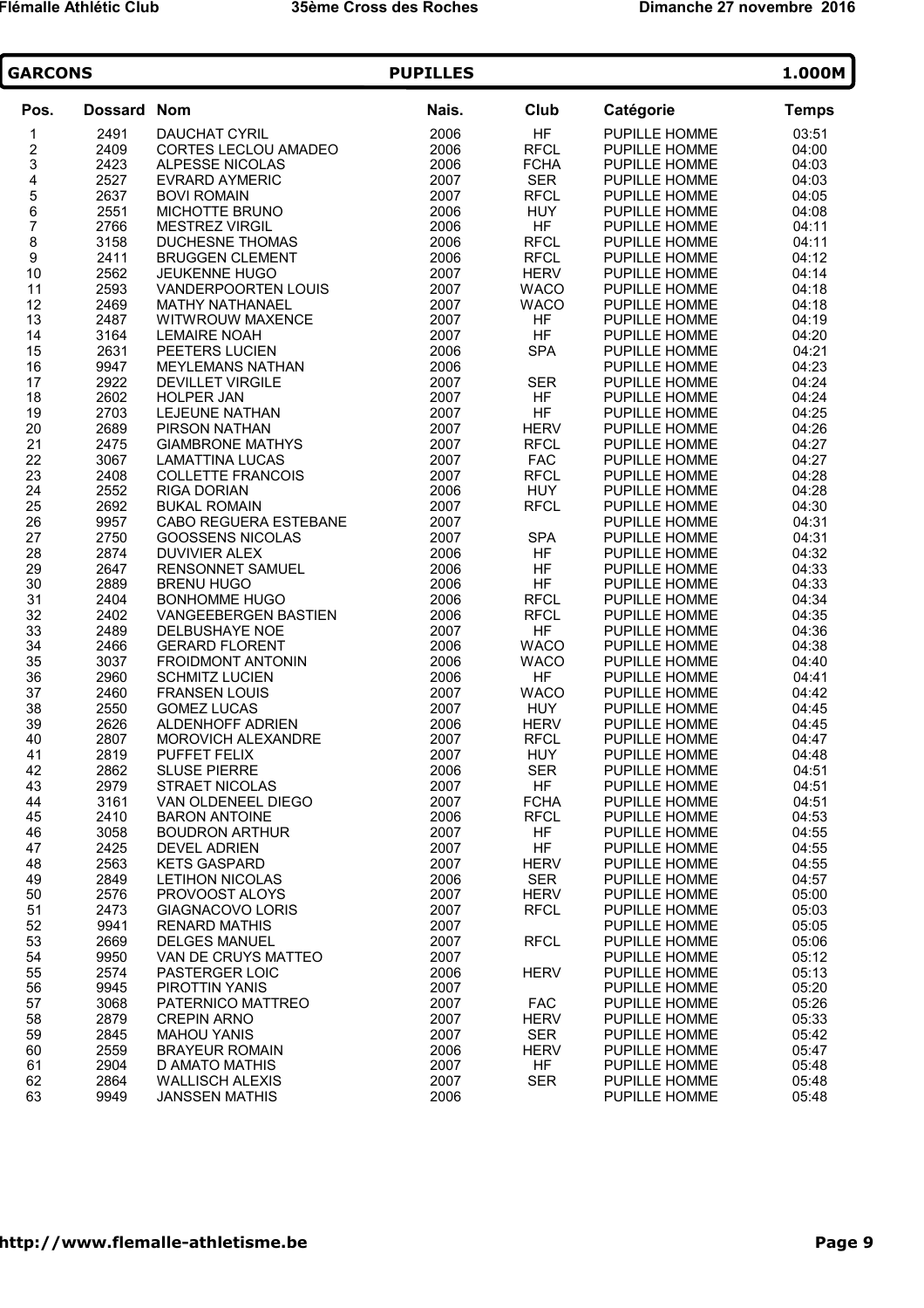| <b>FILLES</b>                              |                    |                                              | <b>MINIMES</b> |                           |                            | 1.200M         |
|--------------------------------------------|--------------------|----------------------------------------------|----------------|---------------------------|----------------------------|----------------|
| Pos.                                       | <b>Dossard Nom</b> |                                              | Nais.          | Club                      | Catégorie                  | <b>Temps</b>   |
| 1                                          | 6037               | <b>HUBINGER LYNN</b>                         | 2004           | LACE                      | MINIME DAME                | 05:18          |
| $\frac{2}{3}$                              | 6140               | YLIEFF FANNY                                 | 2005           | HF                        | <b>MINIME DAME</b>         | 05:22          |
|                                            | 6113               | LEFEVRE ELOISE                               | 2004           | <b>SER</b>                | MINIME DAME                | 05:23          |
| $\begin{array}{c} 4 \\ 5 \\ 6 \end{array}$ | 6230               | KENFACK DOUANLA ASTRID                       | 2004           | <b>SER</b>                | MINIME DAME                | 05:28          |
|                                            | 6056               | <b>MIESSEN LUCIE</b>                         | 2005           | <b>HUY</b>                | MINIME DAME                | 05:30          |
|                                            | 5967               | LONGUEVILLE ZOE                              | 2005           | <b>FCHA</b>               | MINIME DAME                | 05:31          |
| $\overline{7}$                             | 6322               | DELHEZ JULIE                                 | 2005           | <b>HERV</b>               | MINIME DAME                | 05:34          |
| 8<br>9                                     | 6224               | <b>GABRIEL MANON</b>                         | 2004           | HF                        | <b>MINIME DAME</b>         | 05:34          |
|                                            | 6068               | <b>CAPPA ELIA</b>                            | 2005           | <b>HERV</b>               | MINIME DAME                | 05:37          |
| 10                                         | 6327               | <b>PAULY SHIREL</b>                          | 2005           | <b>HF</b>                 | MINIME DAME                | 05:40          |
| 11                                         | 6352               | <b>DUVIVIER AURORE</b>                       | 2004           | <b>HF</b>                 | MINIME DAME                | 05:41          |
| 12                                         | 6064               | KOLL LOLA                                    | 2004           | <b>HERV</b>               | MINIME DAME                | 05:45          |
| 13                                         | 6062               | <b>FRACASSI OLIVIA</b>                       | 2004           | <b>HERV</b>               | MINIME DAME                | 05:48          |
| 14                                         | 6205               | <b>BEAUDOINT ANNE LISE</b>                   | 2004           | <b>FCHA</b>               | <b>MINIME DAME</b>         | 05:48          |
| 15                                         | 6249<br>6204       | <b>GOOSSENS EMMA</b>                         | 2005<br>2004   | <b>SPA</b><br><b>FCHA</b> | MINIME DAME                | 05:50<br>05:51 |
| 16                                         | 6221               | LEHEUREUX EMMA                               |                | <b>HF</b>                 | MINIME DAME                | 05:59          |
| 17<br>18                                   | 5961               | <b>LEGROS MANON</b><br><b>DETHIER EMILIE</b> | 2005<br>2005   | <b>MALM</b>               | MINIME DAME<br>MINIME DAME | 06:01          |
| 19                                         | 6604               | PLUMIER LUCIE                                | 2005           | <b>FCHA</b>               | MINIME DAME                | 06:01          |
| 20                                         | 6005               | <b>MANGON CELIA</b>                          | 2005           | <b>WACO</b>               | <b>MINIME DAME</b>         | 06:02          |
| 21                                         | 6174               | <b>BLAISE MANON</b>                          | 2005           | <b>HF</b>                 | MINIME DAME                | 06:05          |
| 22                                         | 6345               | RAMELOT AMELIE                               | 2005           | <b>SER</b>                | MINIME DAME                | 06:07          |
| 23                                         | 6198               | <b>OUAKARAME LINA</b>                        | 2005           | <b>RFCL</b>               | MINIME DAME                | 06:09          |
| 24                                         | 6294               | <b>GROULARD CAMILLE</b>                      | 2005           | <b>HF</b>                 | MINIME DAME                | 06:10          |
| 25                                         | 6303               | POUSSART SARAH LINE                          | 2005           | <b>SPA</b>                | MINIME DAME                | 06:10          |
| 26                                         | 6649               | <b>DEVIVIER LYVIA</b>                        | 2005           | <b>RFCL</b>               | <b>MINIME DAME</b>         | 06:11          |
| 27                                         | 5951               | <b>RAKIC EMMA</b>                            | 2005           | <b>RFCL</b>               | MINIME DAME                | 06:11          |
| 28                                         | 6130               | SAVELBERG EMA                                | 2005           | <b>RFCL</b>               | MINIME DAME                | 06:11          |
| 29                                         | 6535               | <b>BARBIER LAURA</b>                         | 2004           | <b>SER</b>                | <b>MINIME DAME</b>         | 06:17          |
| 30                                         | 5971               | <b>SACRE LUCIE</b>                           | 2004           | <b>FCHA</b>               | MINIME DAME                | 06:18          |
| 31                                         | 6077               | <b>SCHYNS LORE</b>                           | 2004           | <b>HERV</b>               | <b>MINIME DAME</b>         | 06:18          |
| 32                                         | 6085               | <b>SYNE LOUISE</b>                           | 2005           | <b>WACO</b>               | <b>MINIME DAME</b>         | 06:20          |
| 33                                         | 6089               | <b>SOORS CAMILLE</b>                         | 2004           | <b>SPA</b>                | MINIME DAME                | 06:20          |
| 34                                         | 6055               | <b>MELIN EVA</b>                             | 2004           | <b>HUY</b>                | MINIME DAME                | 06:21          |
| 35                                         | 6312               | HORWARD ADELE                                | 2004           | HF                        | MINIME DAME                | 06:21          |
| 36                                         | 6242               | <b>JENNES ESTELLE</b>                        | 2004           | <b>HERV</b>               | MINIME DAME                | 06:21          |
| 37                                         | 6243               | <b>JENNES FLORENCE</b>                       | 2004           | <b>HERV</b>               | MINIME DAME                | 06:22          |
| 38                                         | 6194               | <b>CHARLIER EMILIE</b>                       | 2005           | <b>HERV</b>               | MINIME DAME                | 06:24          |
| 39                                         | 6326               | <b>BEKAERT FLAVIE</b>                        | 2005           | <b>HF</b>                 | MINIME DAME                | 06:26          |
| 40                                         | 5966               | PINEUR CLEMENTINE                            | 2004           | <b>FCHA</b>               | MINIME DAME                | 06:27          |
| 41<br>42                                   | 5968<br>9951       | MICHEL MARINE<br><b>DELPIRE CAMILLE</b>      | 2004           | <b>FCHA</b>               | MINIME DAME<br>MINIME DAME | 06:27<br>06:30 |
| 43                                         | 6112               | <b>LEMACHE FANNY</b>                         | 2004           | <b>SER</b>                | MINIME DAME                | 06:33          |
| 44                                         | 6076               | PITERS INES                                  | 2004           | <b>HERV</b>               | <b>MINIME DAME</b>         | 06:35          |
| 45                                         | 6436               | <b>DEHAYES NINA</b>                          | 2004           | <b>HF</b>                 | <b>MINIME DAME</b>         | 06:37          |
| 46                                         | 9954               | <b>TOP LOUISA</b>                            | 2005           |                           | <b>MINIME DAME</b>         | 06:41          |
| 47                                         | 9955               | <b>BASTIN CLARYSE</b>                        | 2005           |                           | MINIME DAME                | 06:41          |
| 48                                         | 6439               | <b>RIBANT LEA</b>                            | 2004           | HF                        | MINIME DAME                | 06:41          |
| 49                                         | 6072               | <b>BRAGARD CHLOE</b>                         | 2004           | <b>HERV</b>               | MINIME DAME                | 06:42          |
| 50                                         | 6086               | <b>VANHEMELRIJCK MARION</b>                  | 2005           | <b>WACO</b>               | MINIME DAME                | 06:44          |
| 51                                         | 6328               | <b>DEVOS OLIVIA</b>                          | 2004           | <b>SER</b>                | <b>MINIME DAME</b>         | 06:45          |
| 52                                         | 6210               | <b>THEUNISSEN CLARA</b>                      | 2004           | <b>HERV</b>               | <b>MINIME DAME</b>         | 06:46          |
| 53                                         | 6075               | <b>SIMONIS AGATHE</b>                        | 2005           | <b>HERV</b>               | <b>MINIME DAME</b>         | 06:48          |
| 54                                         | 5955               | <b>BERNARD ZAZIE</b>                         | 2005           | <b>RFCL</b>               | MINIME DAME                | 06:50          |
| 55                                         | 6529               | <b>ELMEKKI SARAH</b>                         | 2005           | <b>RFCL</b>               | MINIME DAME                | 06:50          |
| 56                                         | 6073               | RANS ALEXANE                                 | 2004           | <b>HERV</b>               | <b>MINIME DAME</b>         | 06:52          |
| 57                                         | 6201               | <b>JANSEN CELIA</b>                          | 2005           | <b>MALM</b>               | <b>MINIME DAME</b>         | 06:56          |
| 58                                         | 6003               | <b>SCHRYNEN CHLOE</b>                        | 2005           | <b>WACO</b>               | <b>MINIME DAME</b>         | 06:59          |
| 59                                         | 6329               | DECKERS CHLOE                                | 2005           | SER                       | MINIME DAME                | 07:08          |
| 60                                         | 6311               | <b>FOGUENNE MARIE FRANCE</b>                 | 2004           | <b>HF</b>                 | MINIME DAME                | 07:39          |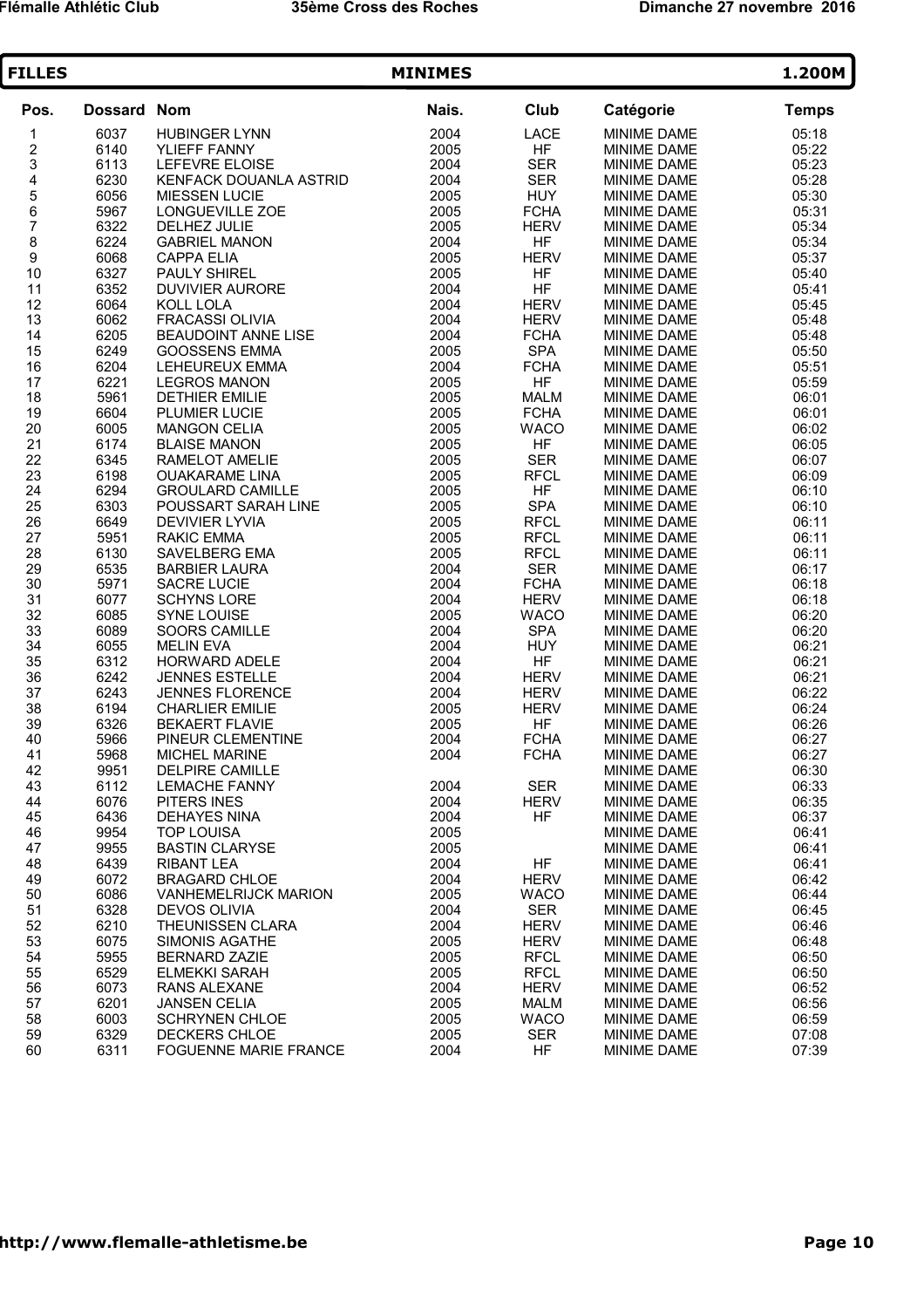| <b>GARCONS</b>          |                    |                                                      | 1.200M       |                            |                                            |                |
|-------------------------|--------------------|------------------------------------------------------|--------------|----------------------------|--------------------------------------------|----------------|
| Pos.                    | <b>Dossard Nom</b> |                                                      | Nais.        | Club                       | Catégorie                                  | <b>Temps</b>   |
| 1                       | 4051               | ABDOUL WAHAB MIMOUN                                  | 2004         | <b>HF</b>                  | MINIME HOMME                               | 04:47          |
| $\overline{\mathbf{c}}$ | 3731               | <b>THIBERT REGIS</b>                                 | 2004         | <b>HERV</b>                | <b>MINIME HOMME</b>                        | 04:58          |
| 3                       | 3614               | ALPESSE QUENTIN                                      | 2004         | <b>FCHA</b>                | MINIME HOMME                               | 04:58          |
| 4                       | 3766               | PINTE ALEXANDRE                                      | 2004         | <b>SER</b>                 | MINIME HOMME                               | 05:02          |
| 5<br>6                  | 3837               | <b>SCHREUER TIMOTHEE</b>                             | 2005         | HF                         | <b>MINIME HOMME</b>                        | 05:06          |
|                         | 3838               | <b>MEIERS MATHIS</b>                                 | 2005         | <b>HF</b>                  | MINIME HOMME                               | 05:07          |
| $\overline{7}$          | 3609               | VANGEEBERGEN HUGO                                    | 2004         | <b>RFCL</b>                | <b>MINIME HOMME</b>                        | 05:10          |
| 8                       | 3756               | <b>BALLMANN ROBIN</b>                                | 2005         | <b>MALM</b>                | <b>MINIME HOMME</b>                        | 05:10          |
| 9                       | 3834               | <b>GEADA DA SILVA ANDRE NATH</b>                     | 2005         | <b>WACO</b>                | MINIME HOMME                               | 05:11          |
| 10                      | 3903               | <b>KALIN LIONEL</b>                                  | 2005         | <b>HF</b>                  | MINIME HOMME                               | 05:12          |
| 11                      | 3647               | <b>FADDA ALEXIS</b>                                  | 2005         | <b>WACO</b>                | MINIME HOMME                               | 05:19          |
| 12                      | 4002               | <b>KOUJILI NABIL</b>                                 | 2004         | <b>HF</b>                  | MINIME HOMME                               | 05:22          |
| 13                      | 3719               | <b>JEUKENNE SIMON</b>                                | 2005         | <b>HERV</b>                | <b>MINIME HOMME</b>                        | 05:22          |
| 14                      | 3784               | <b>VEREECKEN SIMON</b>                               | 2005         | <b>RFCL</b>                | <b>MINIME HOMME</b>                        | 05:22          |
| 15                      | 4044               | <b>CAPODICASA DIEGO</b>                              | 2005         | <b>HUY</b>                 | MINIME HOMME                               | 05:25          |
| 16                      | 3605               | <b>DEMARCHE LUCAS</b>                                | 2005         | <b>RFCL</b>                | MINIME HOMME                               | 05:27          |
| 17                      | 3690               | CAUCHETEUX FRANCOIS                                  | 2004         | <b>SER</b>                 | MINIME HOMME                               | 05:28          |
| 18                      | 3689               | CAUCHETEUX QUENTIN                                   | 2004         | <b>SER</b>                 | MINIME HOMME                               | 05:28          |
| 19                      | 3616               | <b>SCHODER HUGO</b>                                  | 2004         | <b>FCHA</b>                | <b>MINIME HOMME</b>                        | 05:30          |
| 20                      | 3876               | <b>KROONEN MAXIM</b>                                 | 2004         | <b>HF</b>                  | <b>MINIME HOMME</b>                        | 05:31          |
| 21                      | 3688               | <b>SCHIESKE MAXIME</b>                               | 2004         | LACE                       | MINIME HOMME                               | 05:33          |
| 22                      | 3649               | <b>DEMARET NOE</b>                                   | 2004         | <b>WACO</b>                | <b>MINIME HOMME</b>                        | 05:34          |
| 23                      | 3702               | <b>SAMPSON YANNI</b>                                 | 2004         | <b>HUY</b>                 | MINIME HOMME                               | 05:38          |
| 24                      | 3704               | PIROTTE CLEMENT                                      | 2005         | <b>HUY</b>                 | <b>MINIME HOMME</b>                        | 05:39          |
| 25                      | 3643               | VANOMMESLAEGHE MAO                                   | 2004         | <b>CSDY</b>                | <b>MINIME HOMME</b>                        | 05:40          |
| 26                      | 3765               | <b>QUOIRIN JONATHAN</b>                              | 2005         | <b>SER</b>                 | <b>MINIME HOMME</b>                        | 05:42          |
| 27                      | 4178               | DEBROUX WALTER                                       | 2004         | <b>SPA</b>                 | MINIME HOMME                               | 05:43          |
| 28                      | 3663               | DELBUSHAYE ETHAN                                     | 2005         | <b>HF</b>                  | <b>MINIME HOMME</b>                        | 05:44          |
| 29<br>30                | 3648               | <b>HUBERLAND VICTOR</b>                              | 2005<br>2005 | <b>WACO</b><br><b>RFCL</b> | MINIME HOMME                               | 05:45          |
| 31                      | 3606<br>3936       | <b>BOLLAND HUGUES</b><br><b>BELLEM PIERRE ALEXIS</b> | 2005         | <b>WACO</b>                | <b>MINIME HOMME</b><br><b>MINIME HOMME</b> | 05:49<br>05:50 |
| 32                      | 4227               | <b>WAUTRICHE BASTIEN</b>                             | 2005         | <b>SPA</b>                 | <b>MINIME HOMME</b>                        | 05:51          |
| 33                      | 3602               | <b>HENSENNE TIM</b>                                  | 2004         | <b>RFCL</b>                | MINIME HOMME                               | 05:52          |
| 34                      | 4229               | <b>RAPAILLE ROMAIN</b>                               | 2005         | <b>SPA</b>                 | MINIME HOMME                               | 05:52          |
| 35                      | 4230               | ALTINTAS UBEYDE                                      | 2005         | <b>RFCL</b>                | <b>MINIME HOMME</b>                        | 05:55          |
| 36                      | 3962               | <b>MARRIEN SAM</b>                                   | 2004         | <b>SER</b>                 | MINIME HOMME                               | 05:55          |
| 37                      | 3862               | <b>MAGIS ANTOINE</b>                                 | 2005         | <b>HF</b>                  | <b>MINIME HOMME</b>                        | 05:55          |
| 38                      | 4095               | <b>DECKERS HUGO</b>                                  | 2005         | <b>SPA</b>                 | MINIME HOMME                               | 05:56          |
| 39                      | 3718               | <b>JACOB THEO</b>                                    | 2004         | <b>HERV</b>                | <b>MINIME HOMME</b>                        | 05:57          |
| 40                      | 4001               | <b>DEBOUGNOUX GILLES</b>                             | 2005         | HF                         | MINIME HOMME                               | 06:00          |
| 41                      | 3836               | <b>GEORGE JULIEN</b>                                 | 2005         | HF                         | <b>MINIME HOMME</b>                        | 06:03          |
| 42                      | 4050               | <b>HAZEE MARTIN</b>                                  | 2004         | <b>HF</b>                  | MINIME HOMME                               | 06:10          |
| 43                      | 9958               | <b>BEAUVE TOM</b>                                    | 2004         |                            | MINIME HOMME                               | 06:10          |
| 44                      | 3613               | <b>AUPAIX NATHAN</b>                                 | 2005         | <b>FCHA</b>                | <b>MINIME HOMME</b>                        | 06:11          |
| 45                      | 4172               | PROVOOST NOA                                         | 2004         | <b>HERV</b>                | <b>MINIME HOMME</b>                        | 06:12          |
| 46                      | 3979               | <b>DEVOS ANTHONY</b>                                 | 2004         | <b>SER</b>                 | <b>MINIME HOMME</b>                        | 06:16          |
| 47                      | 3717               | <b>BEUKEN ROMAIN</b>                                 | 2004         | <b>HERV</b>                | MINIME HOMME                               | 06:17          |
| 48                      | 4141               | THIRY SIMON                                          | 2005         | <b>RFCL</b>                | MINIME HOMME                               | 06:19          |
| 49                      | 3938               | <b>MOROVICH NICOLAS</b>                              | 2005         | <b>RFCL</b>                | MINIME HOMME                               | 06:20          |
| 50                      | 3992               | <b>GARNIER GUILLAUME</b>                             | 2004         | <b>HERV</b>                | MINIME HOMME                               | 06:21          |
| 51                      | 3661               | DELBUSHAYE MATEO                                     | 2005         | HF                         | <b>MINIME HOMME</b>                        | 06:24          |
| 52                      | 3728               | <b>MONSEZ LUCAS</b>                                  | 2005         | <b>HERV</b>                | <b>MINIME HOMME</b>                        | 06:26          |
| 53                      | 3617               | <b>DUCULOT MAXIME</b>                                | 2004         | <b>FCHA</b>                | MINIME HOMME                               | 06:26          |
| 54                      | 4261               | <b>MIELCZAREK RAPHAEL</b>                            | 2005         | <b>SER</b>                 | <b>MINIME HOMME</b>                        | 06:40          |
| 55                      | 4014               | <b>MOTIEH CEDRIC</b>                                 | 2005         | <b>RFCL</b>                | MINIME HOMME                               | 06:42          |
| 56                      | 3714               | <b>ASA ERIM</b>                                      | 2004         | <b>HERV</b>                | <b>MINIME HOMME</b>                        | 06:43          |
| 57                      | 4025               | <b>JAAJOUI ZAKARIA</b>                               | 2005         | <b>SER</b>                 | <b>MINIME HOMME</b>                        | 06:46          |
| 58                      | 3601               | <b>CRAUWELS LOUIS</b>                                | 2005         | <b>RFCL</b>                | <b>MINIME HOMME</b>                        | 06:48          |
| 59                      | 3726               | <b>CRESSON THOMAS</b>                                | 2004         | <b>HERV</b>                | <b>MINIME HOMME</b>                        | 06:58          |
| 60                      | 3783               | <b>HENDRIKS XAVIER</b>                               | 2005         | <b>RFCL</b>                | MINIME HOMME                               | 07:12          |
| 61                      | 3727               | MONSEZ BASTIEN                                       | 2005         | <b>HERV</b>                | MINIME HOMME                               | 07:15          |